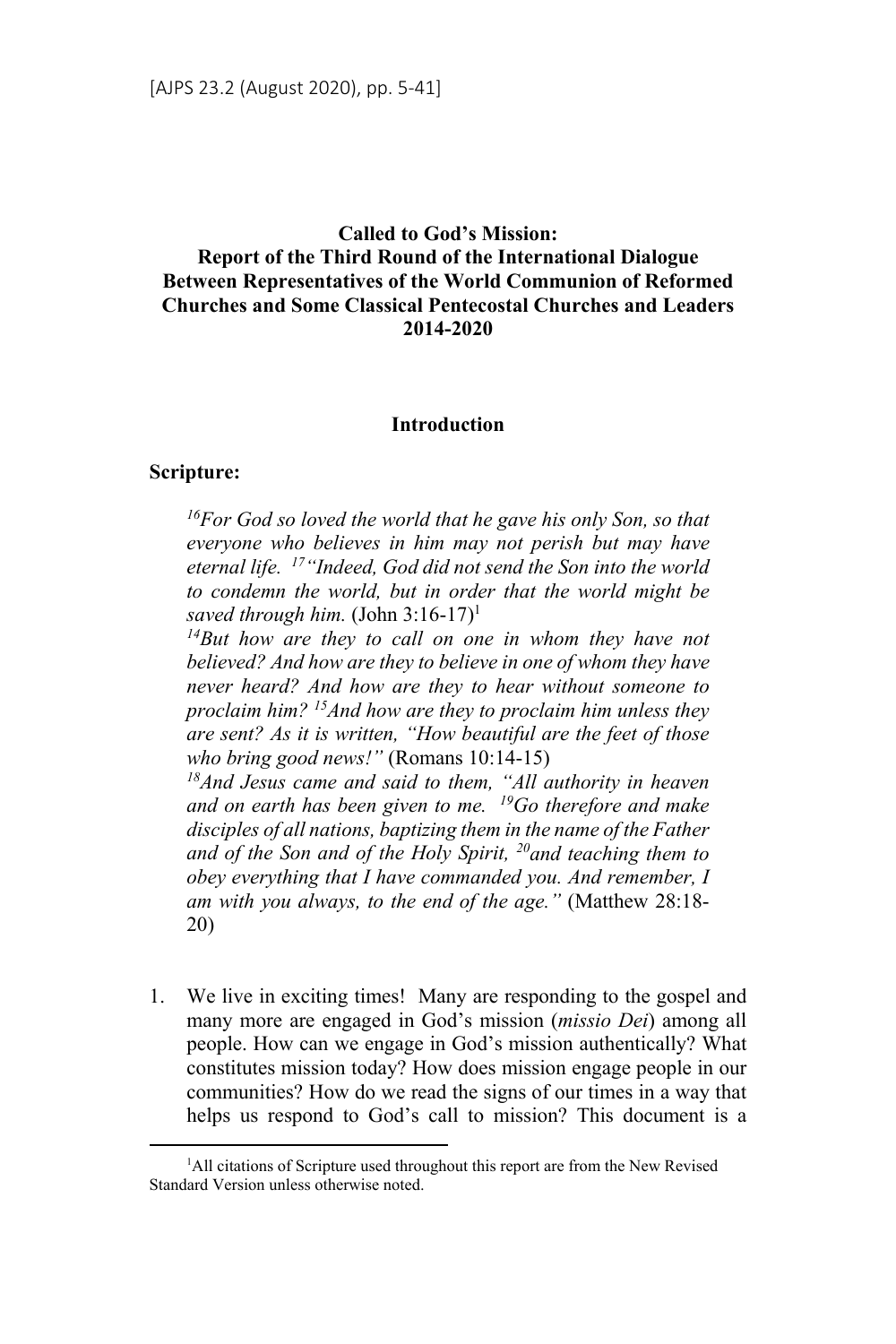testimony to how Pentecostal and Reformed Christians respond together to God's mission into which we have been called. We are exploring together what we think is important for the mission of the Church today.

- 2. The Reformed and Pentecostal representatives, meeting from 2014- 2020, are grateful to God and are encouraged by what we share in our vision of God's mission and how we respond to it. Through these years, the Rev. Dr. Karla Ann Koll served as the Co-Chair for the Reformed team, while the Rev. Dr. Cecil M. Robeck, Jr. served as Co-Chair on behalf of the Pentecostals. Given the topic of "Mission," the dialogue members thought it was essential to experience something of different parts of the world where mission is an ongoing reality. As a result, they met at the Reformed retreat center, Megbékélés Háza, in Berekfürdő, Hungary, 16-21 November 2014; at the St. Paul Cultural Center in Antalya, Turkey, 1-7 December 2015; at the Latin American Biblical University in San José, Costa Rica, 2-6 December 2016; at the Alphacrucis College in Parramatta, Australia, 1-5 December 2017; in Legon, Accra, Ghana, 29 November-4 December 2018; and at the Asia Pacific Theological Seminary in Baguio City, Philippines, 23-30 October 2019. On two occasions, drafting groups met, first from 18-22 August 2019 at the home of Jean-Daniel and Susan Plüss, in East Booth Bay, Maine, to begin a draft for use in Baguio, and then at the World Communion of Reformed Churches office in Hannover, Germany, 5-8 March 2020 to complete the drafting process.
- 3. Participants have wrestled with their differences and engaged in a process of discovering commonalities regarding their participation in God's mission. As we have spent several years together on our common journey, we have been surprisingly encouraged by the realization that we have sensed the Holy Spirit moving among us. The Lord of the Church prayed that his followers should be one for the sake of the one mission. Yet very often, what the world experiences is our divisive tendencies in mission, leading to confusion and apathy. In addition, religious sentiments have often been drawn into conflicts and violence in the world today in a manner which beckons us to come to new understandings of engagement in God's mission. With so much at stake, the different Church families in the world cannot afford to engage in mission in a manner that promotes division and competition.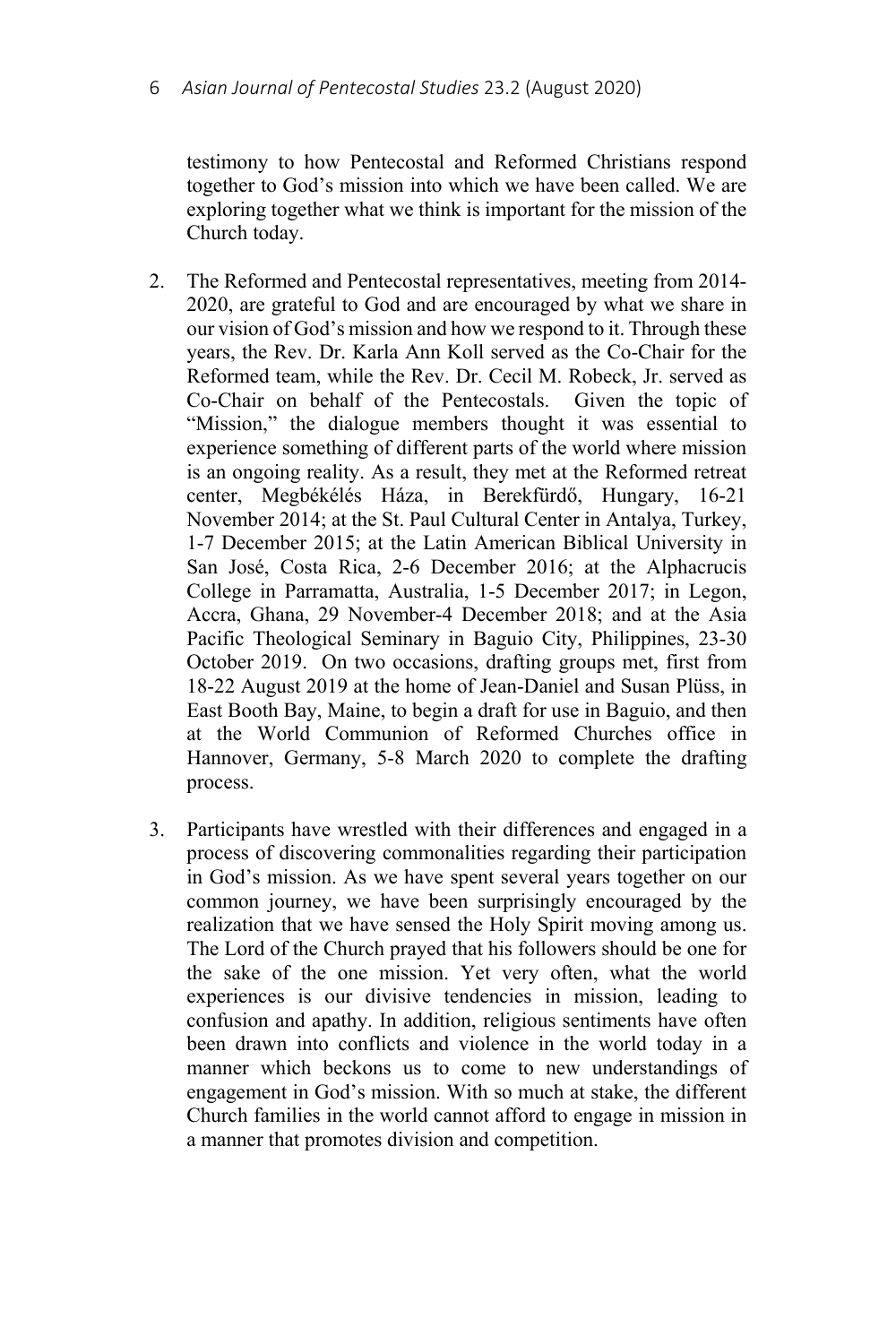- 4. This report builds upon the work of the first two rounds of the Reformed-Pentecostal Dialogue, "Word and Spirit: Church and World (1996-2000)," and "Experience in Christian Faith and Life (2001-2011)." Both of these reports briefly mention the importance of God's mission in the world (*missio Dei*). This document takes the focus on mission further.
- 5. Reformed and Pentecostal churches have a rich history of engaging in mission. They have responded in their own ways to the task to which they were called and the challenges they have met. Much has changed in the field of mission over the past century. For instance, mission no longer originates largely with professional missionaries. Mission is no longer viewed according to a "sender-recipient" paradigm. It originates everywhere and it goes everywhere. Like much of the Church, the centre of gravity for Reformed and Pentecostal churches now lies in the Global South. Today, the whole church is involved in mission, which is multidirectional. Since the world of the 21st century is interconnected, Pentecostal and Reformed churches increasingly face similar issues. With such changes in mind, participants in this third round of our dialogue decided to offer a more globally inclusive and theologically nuanced understanding of mission that takes seriously these and other recent changes in mission thinking and practice.
- 6. At its best, all theology, including a theology of mission, needs to be dialogical. By recognizing this fact, we become more aware of how we use words to describe our theological understandings. In listening carefully to one another, sometimes we find that we use words differently, often leading to different practices. Thus, participants have tried to engage each other's theological language with great care and mutual respect. Each Christian and each church perceives God's call to mission within a particular context, a particular theological tradition, and within a particular ecclesiastical structure. Reformed and Pentecostal Christians have sometimes perceived God's call to mission differently and have acted accordingly. At times, this has generated tensions between them. Even within both church families, the understanding and practices of mission may vary widely. Yet, we realize that God's mission is one because God is one. This dialogue process has offered us the opportunity to explore different understandings and practices of mission. It has allowed us to identify points of convergence as well as tension, to ask questions of one another, and to encourage one another to greater faithfulness.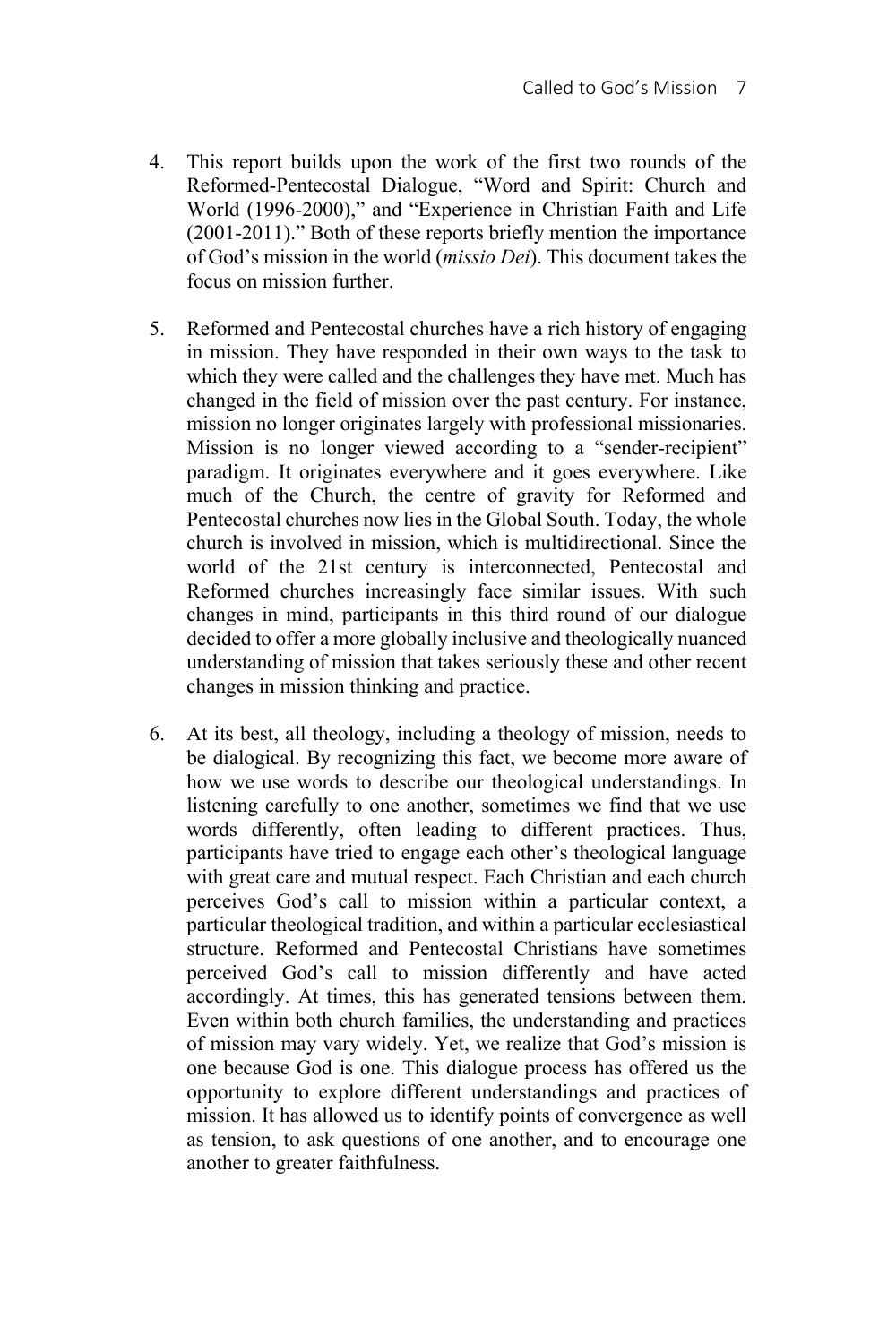- 7. We began our work together, reading the signs of the times as we thought about the mission in which we are engaged. This led to the formulation of the following questions, which guided the discussions and that appear in the four sections of this report:
	- How does our understanding of the nature and scope of salvation influence the way we think about and practice mission?
	- How do we view the issue of power and the role of the Holy Spirit when we speak about mission?
	- In what way does the unity of the Church impact the nature and effectiveness of mission?
	- How do our views of eschatology affect our practice of mission?
- 8. Since both traditions embrace a diversity of missiologies, we have tried to formulate a vision of the mission of God (*missio Dei*) that Pentecostal and Reformed Christians can live out together. We wish to encourage other Pentecostal and Reformed Christians to join us and engage with this vision. We need one another and we want to encourage further dialogue and common witness as we live toward the Kingdom of God.

# **I. Mission and Salvation**

# **Scripture:**

*9 … you are a chosen race, a royal priesthood, a holy nation, God's own people, in order that you may proclaim the mighty acts of him who called you out of darkness into his marvellous light. 10Once you were not a people, but now you are God's people; once you had not received mercy, but now you have received mercy.* (1 Peter 2:9-10)

*13You are the salt of the earth; but if salt has lost its taste, how can its saltiness be restored? It is no longer good for anything, but is thrown out and trampled under foot. 14You are the light of the world. A city built on a hill cannot be hid. 15No one after lighting a lamp puts it under the bushel basket, but on the lampstand, and it gives light to all in the house. 16In the same way, let your light shine before others, so that they may see your*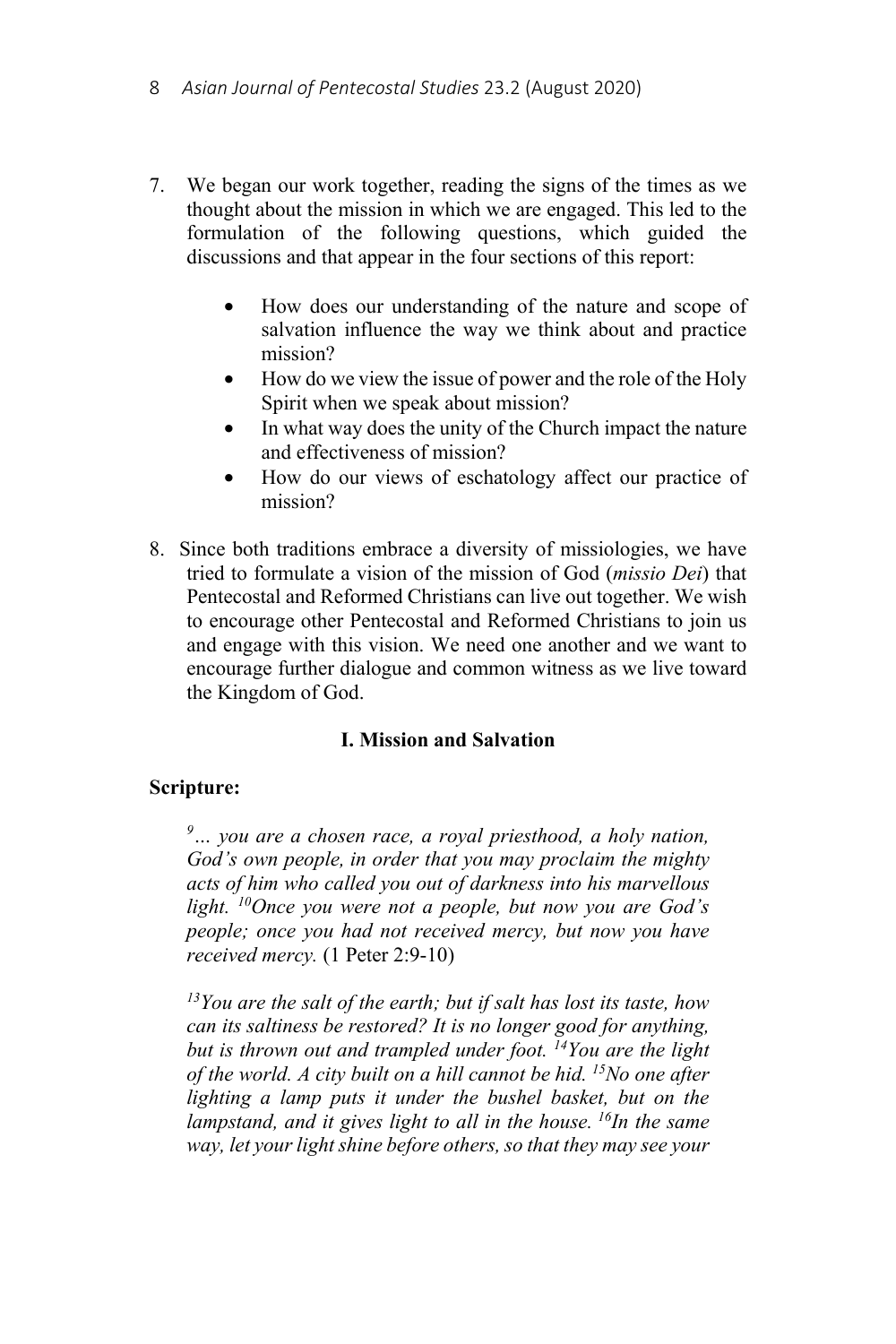*good works and give glory to your Father in heaven.* (Matthew 5:13-16)

*I came that they may have life, and have it abundantly.* (John 10:10)

*Go into all the world and proclaim the good news to the whole creation.* (Mark 16:15)

*19For the creation waits with eager longing for the revealing of the children of God; 20for the creation was subjected to futility, not of its own will but by the will of the one who subjected it, in hope 21that the creation itself will be set free from its bondage to decay and will obtain the freedom of the glory of the children of God. 22We know that the whole creation has been groaning in labour pains until now; 23and not only the creation, but we ourselves, who have the first fruits of the Spirit, groan inwardly while we wait for adoption, the redemption of our bodies.* (Romans 8:19-23)

*16When he came to Nazareth, where he had been brought up, he went to the synagogue on the Sabbath day, as was his custom. He stood up to read, 17and the scroll of the prophet Isaiah was given to him. He unrolled the scroll and found the place where it was written: 18"The Spirit of the Lord is upon me, because he has anointed me to bring good news to the poor. He has sent me to proclaim release to the captives and recovery of sight to the blind, to let the oppressed go free, 19to proclaim the year of the Lord's favour." 20And he rolled up the scroll, gave it back to the attendant, and sat down. The eyes of all in the synagogue were fixed on him. 21Then he began to say to them, "Today this scripture has been fulfilled in your hearing."* (Luke 4:16-21)

**Question:** How does our understanding of the nature and scope of salvation influence the way we think about and practice mission?

## **Affirmation of Fundamental Principles**

9. We believe that salvation and mission are at the heart of Christian faith, which has led us to raise the following questions: Do we mean the same thing when we talk about salvation? What role does evangelization play in our understanding of mission? Is mission limited to ensuring the salvation of people?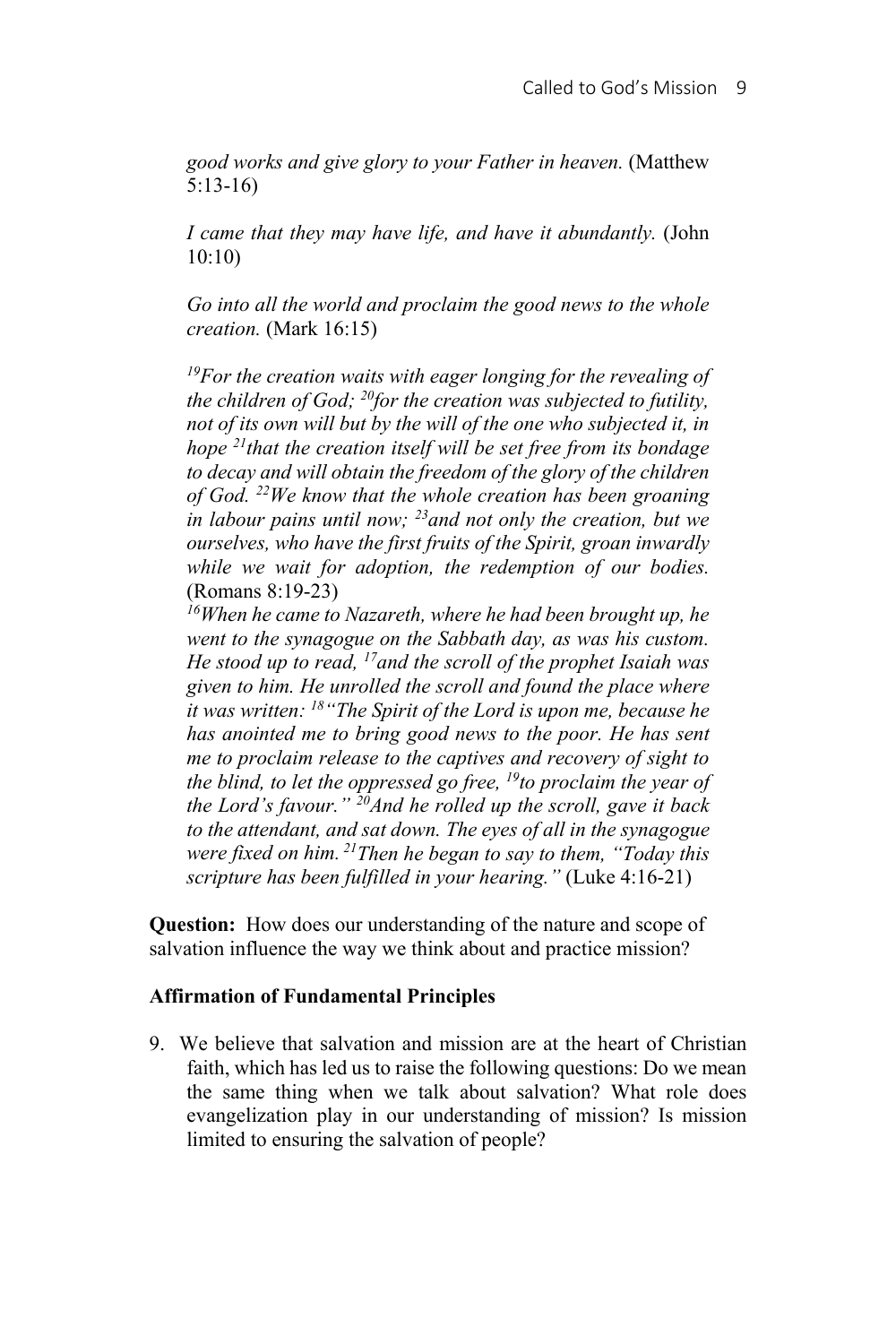- 10. Both the Reformed and Pentecostal participants agree on the following: Salvation comes to us by grace through faith. It is the work of God, accomplished through the redemption of Christ, and its completion or application by the Holy Spirit. This means that it is always God who takes the initiative in creation and in salvation. Salvation is something that God does in and for us, but also through us for the sake of the whole world. Once we have received this free gift of salvation, our gratitude is expressed in faithfully responding to God's mission to witness in life, word, and deed "the mighty acts of God who called you out of darkness into his marvellous light" (1 Peter 2:9). This means that mission is primarily the activity of God, and not merely a human response to God's wonderful deeds. Such mission leads to discipleship and human flourishing. By participating in God's mission, we are fulfilling our Lord's call on us to be the salt and light to the world. (Matthew 5:13-16)
- 11. God's mission has always been done in particular cultural, economic, political, religious, social, etc. contexts. Many of these contexts have greatly changed, having been shaped by newer global and local realities. These changes hold implications for the mission of the church: it is challenged to read the signs of the times, understand them, and take seriously the changing contexts, in order to remain faithful to its engagement in God's mission.
- 12. Mission has often been done in a context of survival, which has been expressed in different ways historically, geographically and culturally. Older fears and anxieties of survival have sometimes found new forms and ways of expression. Today, in some contexts, survival means dealing with difficult economic challenges, as well as climate change, and other ecologically related challenges. In other contexts, survival is defined by persecution or suffering for the faith. In still other contexts, survival means wrestling with dwindling church membership in the midst of secularization and challenges posed by social issues.
- 13. The mission of the church is first God's mission, the *missio Dei*. It is to embody and proclaim the gospel, the "Good News" about the restoration of God's rule over all human life and all of creation. The Church is a sign, a foretaste, and a servant of the Kingdom of God in the world. While realizing that the Kingdom of God is God's initiative, the Church can testify to its nearness in its life, words, and deeds. When the Church strives to reflect the community of love, justice, freedom, and peace, it lives up to fulfilling its mission.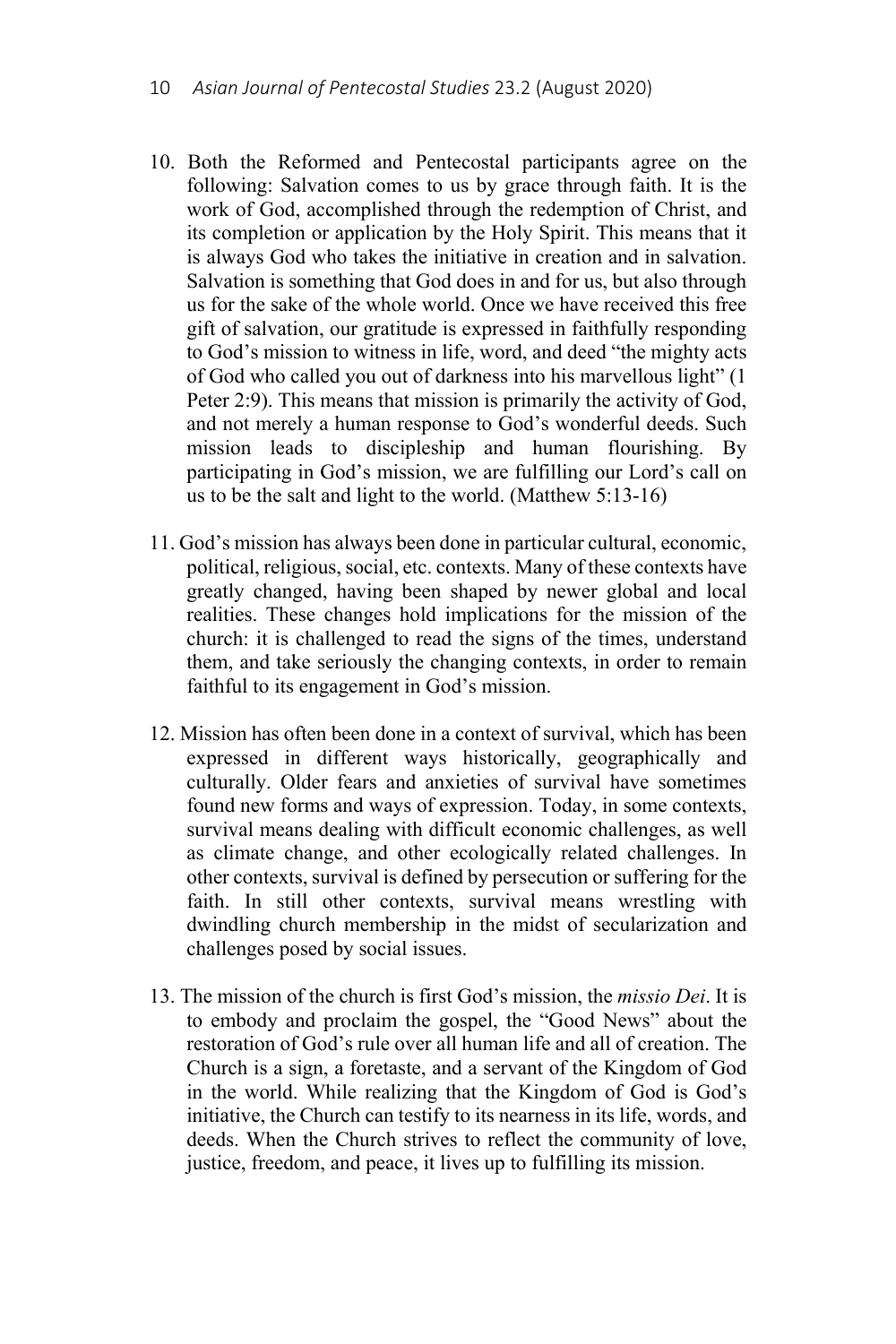14. God's plan of redemption embraces all humanity and all creation (Mark 16:15; Genesis 12:1-3; Isaiah. 49:6; 52:7-10; John 3:16; 12:32; Colossians 1:19-20; 1 John 2:2; Revelation. 5:9). Because salvation relates to all of life, mission is best understood as an allencompassing life ministry, an invitation to life in Christ. "I came that they may have life, and have it abundantly" (John 10:10). In other words, the mission of God is holistic and comprehensive; it takes care of the totality of life—including human life and that of all creation. This means that salvation has individual, communal, and cosmic dimensions. To emphasize one over the others leads to serious errors in our understanding of salvation and in the way we conduct mission. Salvation is a spiritual reality that impacts life as a whole. As a divine intervention into the world, it has material, physical, social, economic, and political consequences. Salvation cannot be understood only in this-worldly terms, only in otherworldly terms, or only in future terms. Salvation has a past, present, *and* a future reality. The mission of God embodies and mediates that reality in the world. The purpose of mission is not only the salvation of all humanity and all creation but above all serving God's glory. (Romans 11:33-36)

## **Misunderstandings and Stereotypes**

- 15. The reconciling love of God moves us in our response to the mission of God, which has many dimensions in different contexts. Evangelism in its different forms is one dimension of mission. It includes proclaiming verbally, the Kingdom of God, the "Good News" of the power of God for salvation (Romans 1:16) to people who have not heard, or who have heard but have not yet accepted, or who have been alienated from God, and inviting them to participate in God's marvellous light. It means being contextually aware and being sensitive to the guidance of the Holy Spirit (cf. Acts 11:1-18; 15). Paying attention to the contexts must give room for openness to imagination inspired by the Holy Spirit in Christian witnessing that takes seriously the cultures and realities of the different communities of the recipients of the gospel. If the gospel of the Kingdom of God is to address real needs and to be heard as "Good News," it needs also to challenge and confront every idol in all of our societies (e.g. mammon, Matthew 6: 24) and invite people to conversion in Christ.
- 16. *Evangelism* of individual people, that is, proclaiming the message about the gift of being "born again" (John 3:5-8) is part of the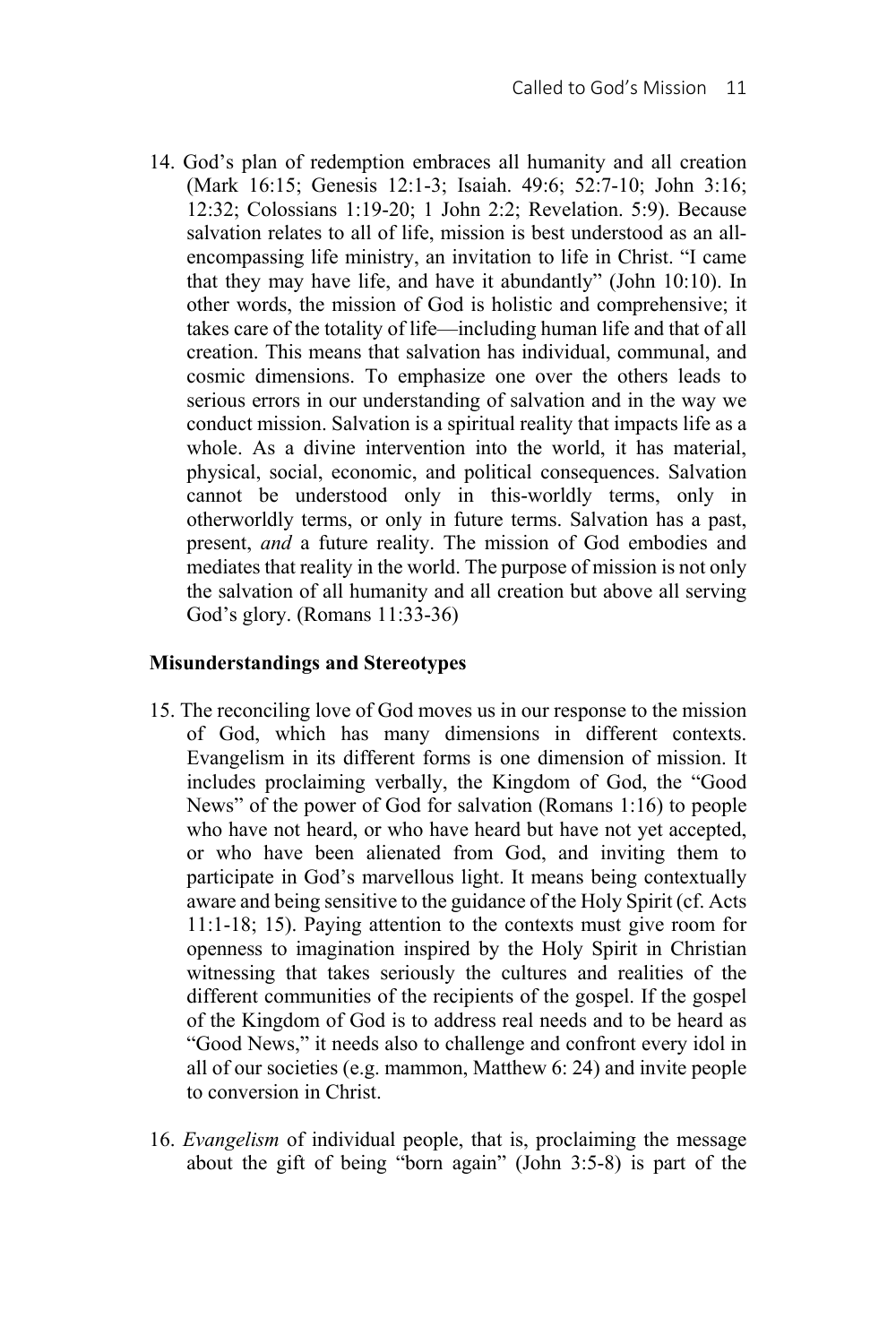mission of the church, but it cannot be limited only to that. *Evangelization* includes evangelism, but it is more than evangelism. Evangelization also includes proclaiming the message about God's rule or reign over the whole of human life, and the message about the possibility of human flourishing as a gift from God in the midst of suffering, weakness, poverty, and illness. It also includes the call to act responsibly for our fellow human beings and for all of creation.

- 17. In both of our traditions, there have been misunderstandings of salvation and misguided practices in mission. We have often reduced the gospel to individual and future salvation, separating soul and body, the spiritual from the physical, time and eternity, history and Kingdom, salvation and social action, earth and heaven. We have tended to label particular evangelizing attitudes and practices too quickly, as otherworldly and indifferent to social concern, just as we have tended to label concepts of holistic mission and forms of social concern and care too quickly, as merely social or ideological programs. Both of our traditions should avoid such dichotomies, any dualism that separates the various aspects of human life.
- 18. Both of our traditions point towards a need to confess and repent from our stereotypical misreading of each other's concepts and practices by which we have tried to justify our own concepts and practices as superior to those of the other. We are able to confess together that all of human life arises from creation; all of human life has been overwhelmed by sin; all of human life is being restored in Jesus and by the work of his Spirit. Thus, the Church proclaims this comprehensive restoration in its life, words and deeds.
- 19. Witnessing to God's justice is an essential dimension of mission: mediating life and contributing to life-giving and life-flourishing initiatives and structures. In many communities, people have very little opportunity to experience the fullness of life for which Jesus Christ came, often because of the selfish or uncaring actions of people in their locality or nation, and sometimes from faraway lands. The pattern for mission follows Christ as "Prophet," "Priest," and "King." Thus, God's mission always includes the prophetic activity of exposing the injustice, oppression and violence that rule in all domains of human life, and of challenging societal values and realities that go against God's will and therefore contradict life. Following the Lord Jesus's reading of the Isaiah passage in Luke 4:16-21, God's mission always includes generating justice,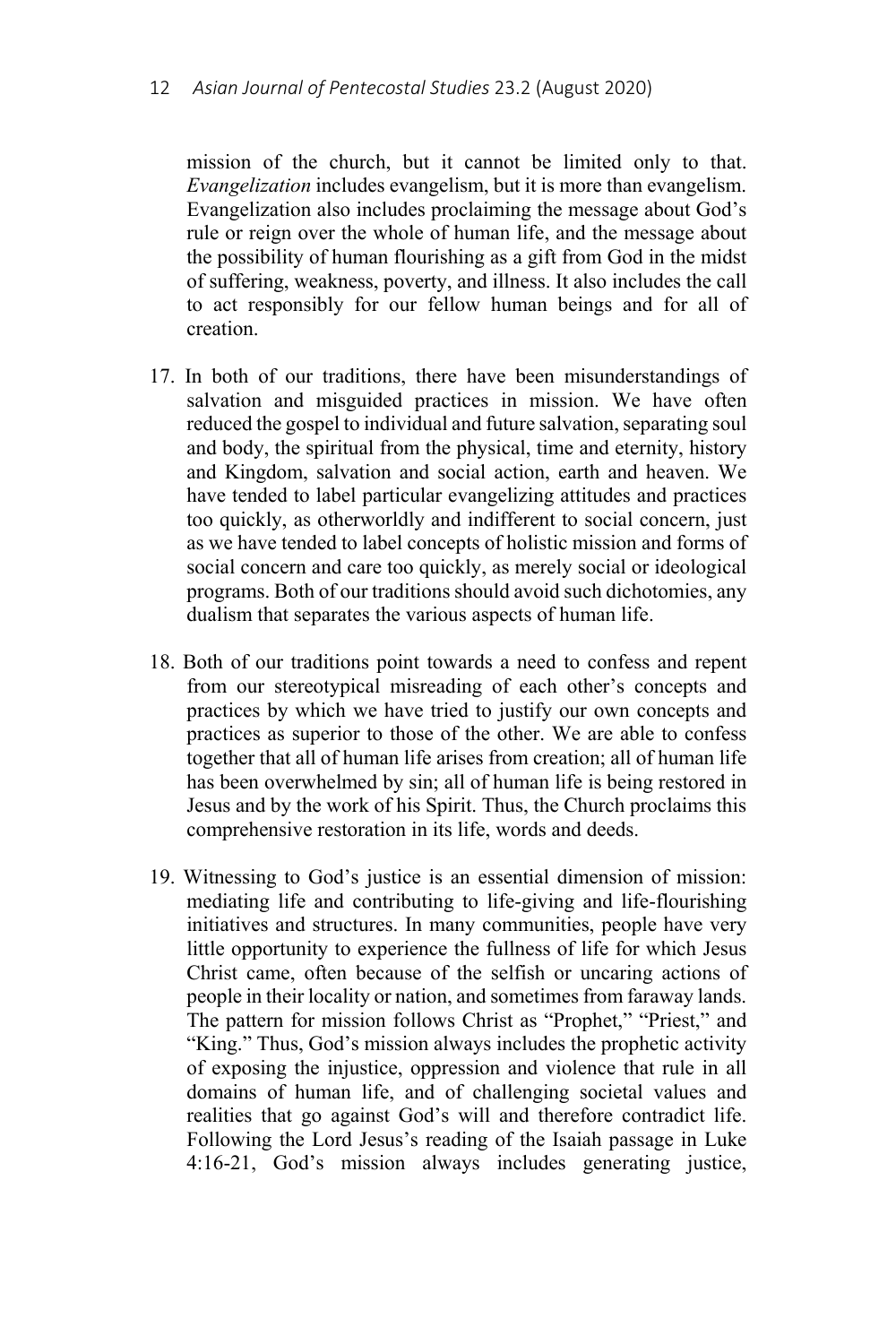freedom, peace, and life-flourishing vision and the priestly activities of forgiveness, reconciliation, and healing. God's mission always includes the royal activity of being a protector and advocate of the weak and lowly, of the powerless and the marginalized. This entails commitment to transformation in educational, health, and other social spheres.

## **Differences in Emphasis**

20. While Reformed and Pentecostal Christians affirm the understanding of salvation and mission together, in our dialogue it became clear that at times, our traditions express themselves using different vocabularies. Christians in the other group do not always understand this. In the course of this dialogue, we encountered the richness of both traditions and learned a great deal from each other. We believe that these different emphases can enrich one another's perspectives in their common witness.

## **Justification and Justice: The Reformed Understanding of Mission and Salvation**

- 21. For the Reformed, there is an integral relationship between justification and justice. This has been prominently expressed in the association with the *Joint Declaration on the Doctrine of Justification*. 2 Reformed Christians express the strong conviction that the renewal of life (sanctification) that accompanies justification strengthens us to live (more fully) in gratitude and joyful obedience to God. This is a gift of God's grace at work in our lives. We may have confidence that the good work that God has begun in us, will be brought to completion (Philippians 1:6). We have nothing that we have not received. Even our capacity to respond to God is God's gift to us. So also is our perseverance in faith. Good works reflect the effect of God's grace in us, faith that is active in love.
- 22. Justice is not simply the ethical outworking of justification as a kind of second step; rather it is already entailed theologically in

 $\overline{a}$  $2$ In the Joint Declaration on the Doctrine of Justification (JDDJ) the Roman Catholic Church, Lutherans, Methodists, Reformed, and Anglicans express a fundamental consensus on one of the most contentious theological conflicts of the Reformation. In the letter of association with that document, the World Communion of Reformed Churches laid out the integral connection of justification, sanctification, and justice according to Reformed understanding. Their ecumenical partners welcomed it. See http://wcrc.eu/jddj (accessed March 7, 2020).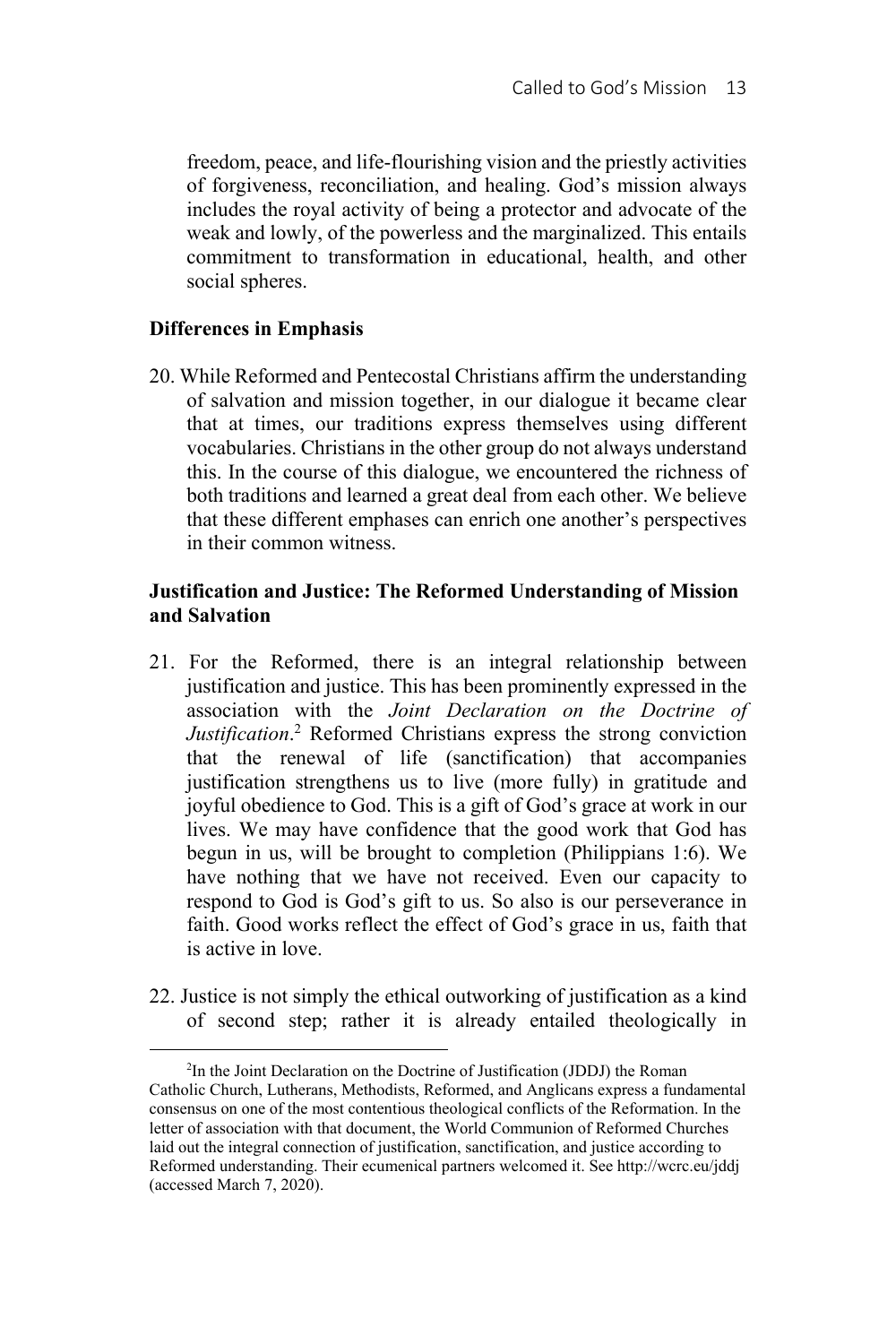justification, as such. Justification is both a "declaring righteous" *and* a "setting right." This insight may be at the root of John Calvin's insistence that justification and sanctification are inseparable (*Institutes*, III.2.1); they are to be thought of as a two-fold grace (*duplex gratia*).3

- 23. In their emphasis on the sovereignty of God, Reformed believers affirm that God is sovereign over all of life, not just the narrowly religious or spiritual aspects of individual lives. They assert with the Psalmist that, "The earth is the Lord's and all that is in it" (Psalm 24:1). God has entered into covenant with all of creation (Genesis 9:8-12), and God's covenant of grace intends a "setting right" that is world embracing, including even political, economic, and ecological realities. All of God's covenantal acts are acts of justification and justice.4
- 24. We acknowledge that justice, like justification, is God's work in and among us. Our understanding of justice has been obscured and our enactment of justice hampered by our sin. It is God, who will bring about the fulfilment of justice. Even so, we understand ourselves to be called to join in God's world-transforming work. This has been underscored in such modern-day confessions as the Accra Confession (Covenanting for Justice in the Economy and the Earth) and the Belhar Confession.<sup>5</sup>

## **Holistic Salvation: The Pentecostal Understanding of Mission and Salvation**

25. Pentecostal thinking regarding salvation leads to the view that the saving of souls is the most urgent and priority task of mission. This includes an emphasis on salvation, sanctification, Spirit baptism, divine healing, and the in breaking of the coming Kingdom. Believers are constantly urged to experience the empowering work of the Holy Spirit, as well as to become committed evangelists instrumental in the conversion of others. Healing and miracles play a significant role in mission and point towards a holistic understanding of salvation, which has been labeled an example of the "materiality of salvation." What this means is that for

 $\frac{1}{3}$ WCRC JDDJ Association §16.

<sup>4</sup> WCRC JDDJ Association §17.

<sup>5</sup> WCRC JDDJ Association §§ 17, 20. The Accra Confession was adopted in 2004, while the Belhar Confession was developed in South Africa during the Apartheid era. Both are faith-based confessions intended to counteract injustice.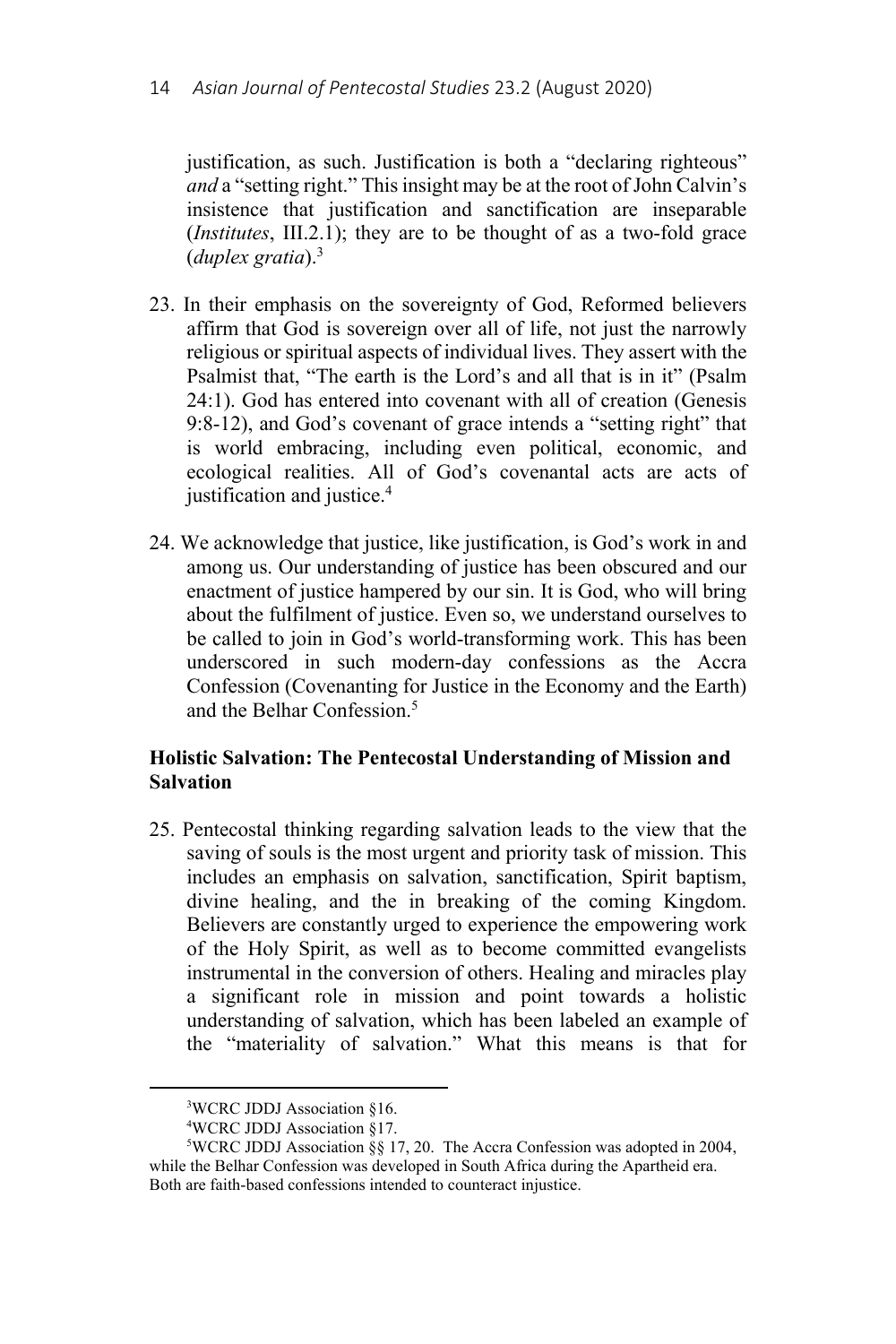Pentecostals the body is significant, hence, the emphasis upon divine healing, and this points toward their holistic understanding of mission.

- 26. Pentecostals employ the term holistic salvation to refer to the spiritual-bodily-social-political-economic dimensions of the abundant life. Grounded in the love of God, holistic salvation takes seriously the plight of the "least of these," that is, the most vulnerable among us, as central to Christ's message of hope and healing. As we are called to feed the hungry and house the homeless, we seek to empower them to provide for themselves and their families as well as to join with those who are most marginalized and vulnerable in ending hunger and homelessness (Luke 4:18-19; Matthew 25:34-40).
- 27. As the Church lives out its mission in the world, it engages in ministries of compassion, serves others, and participates in works of justice that seek to transform the societal structures by the power of the Holy Spirit. Committed "not only to the task of making prophetic denouncement," the Church is called fully to "support and encourage those among us who are attempting change"<sup>6</sup> in and social transformation of the society towards a just order. *Social holiness* and *just compassion* are terms that capture the multiple dimensions of holistic salvation. "Social holiness" is a phrase that holds together "righteousness and justice" (Proverbs 21:3). "Just compassion" refers to how compassion and justice are interrelated, as expressed in Jeremiah 9:24, which links compassion or "kindness, justice and righteousness."

# **Common affirmation**

28. These differences in emphases on mission and salvation among Reformed and Pentecostals are not issues that divide us. They are sources of mutual enrichment of our understanding of salvation and mission, and they lead us towards a future together in which we can be more faithful witnesses to the Lord Jesus Christ. Both Reformed and Pentecostal Christians recognize and affirm God's grace in salvation, and the way we understand justification and justice and holistic salvation point in the same direction. It is clear that we have more elements that we can affirm together. Many Pentecostal and

 $\overline{\phantom{0}}$ Racial Reconciliation Manifesto, viii, adopted by the Pentecostal/Charismatic Churches of North America, in 1994, http://pccna.org/documents/1994manifesto.pdf (accessed March 7, 2020).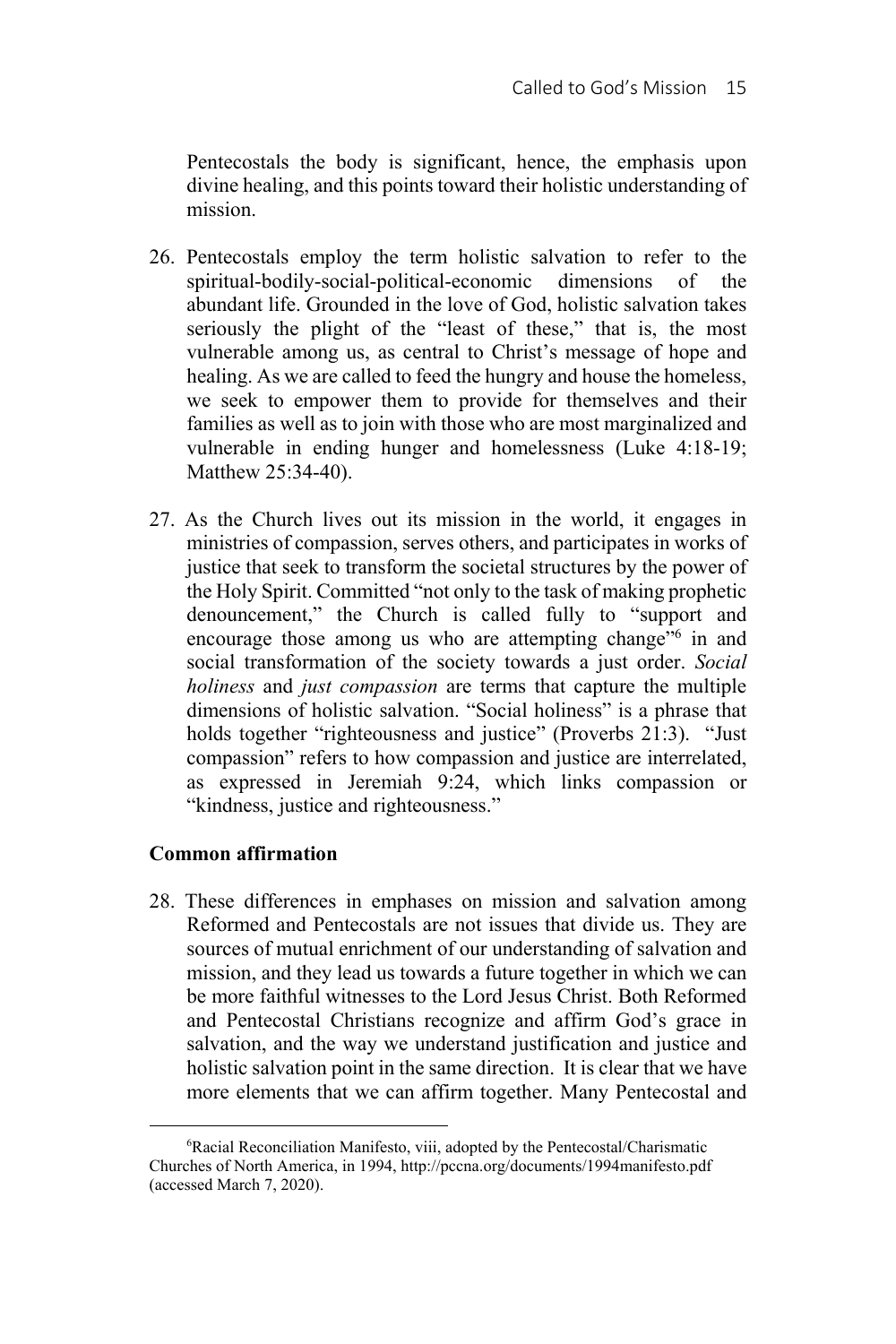Reformed Christians may not be as aware of this fact in the communities in which we live and engage in mission. Therefore, the way ahead includes sharing these affirmations widely and in formats that can communicate our understanding of our calling into mission and our common witnessing.

## **II. The Holy Spirit and Mission**

#### **Scripture:**

*He said to me, 'This is the word of the Lord to Zerubbabel: Not by might, nor by power, but by my Spirit, says the Lord of hosts.* (Zechariah 4:6)

*But you will receive power when the Holy Spirit has come upon you; and you will be my witnesses in Jerusalem, in all Judea and Samaria, and to the ends of the earth.'* (Acts 1:8)

*17"In the last days it will be, God declares, that I will pour out my Spirit upon all flesh, and your sons and your daughters shall prophesy, and your young men shall see visions, and your old men shall dream dreams. 18Even upon my slaves, both men and women, in those days I will pour out my Spirit; and they shall prophesy."* (Acts 2:17-18)

*4 My speech and my proclamation were not with plausible words of wisdom, but with a demonstration of the Spirit and of power, 5 so that your faith might rest not on human wisdom but on the power of God.* (1 Corinthians 2:4-5)

*For we know, brothers and sisters beloved by God, that he has chosen you, because our message of the gospel came to you not in word only, but also in power and in the Holy Spirit and with full conviction.* (1 Thessalonians 1:5)

*The Spirit and the bride say, 'Come.' And let everyone who hears say, 'Come.' And let everyone who is thirsty come. Let anyone who wishes take the water of life as a gift* (Revelation 22:17).

**Question:** How do we view the issue of power and the role of the Holy Spirit when we speak about mission?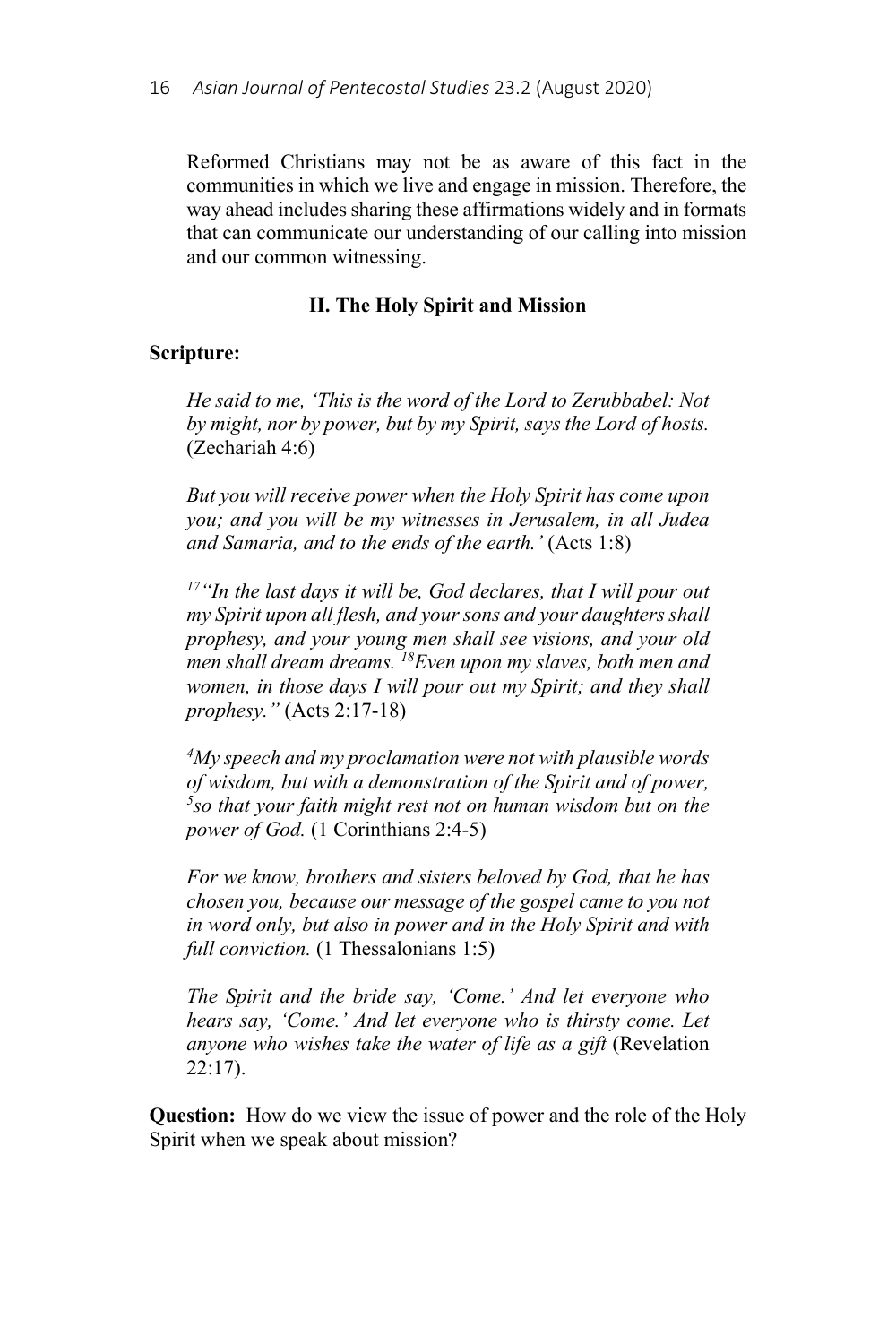## **Affirmations**

- 29. As members of Reformed and Pentecostal churches, we affirm the following claims together:
- 30. The work of the Holy Spirit needs to be understood within the context of the Triune God. God is one, and the mission of God cannot be divided. The highest way to affirm the work of the Holy Spirit is to acknowledge that it is the Spirit of Christ that is revealed, the Lord and Giver of Life (John 16:14; 1 Corinthians 12:3). Just as God has been self-giving in the incarnation of Christ, so also is God self-giving in the gift of the Holy Spirit at Pentecost. Just as Jesus Christ was given to the world (John 3:16-17), the Spirit of God is promised to be poured out upon all flesh (Acts 2:17). The Holy Spirit is the gift of God for the reconciliation of the world (2 Corinthians 5:18-19) so that in the end God may receive all glory.
- 31. "Life in the Spirit is at the core of the Church and is the essence of its mission."7 The Holy Spirit is sovereign over mission: the Spirit pursues the mission of the Triune God in space and time and calls "Christian communities to respond with personal conversion, and [...] discipleship" that collaborates "with God for the transforming of the world (1 Thessalonians 3:2)."8 When the disciples met Jesus Christ as their risen Lord, he promised (Acts 1:5, 8) and gave them the Holy Spirit as the gift of God, an advocate and enabler to be witnesses to the end of the earth (John 16:7-15; 20:22, Acts 2). The account of the first Christian Pentecost reveals God's Spirit as a gift to the church and to the life of the world.
- 32. It is in Christ and through the Spirit that believers receive God's loving grace as a gift (Romans 5:5; Ephesians 2:8). Gratitude for salvation received calls for a response. This is how God sent the disciples out into the world to God's mission (Matthew 28:19-20; Mark 16:15; Acts 1:8; Romans 10:13-15). As the priesthood of all believers, we are called to proclaim the mighty acts of God in word and deed (1 Peter 2:9; Acts 2:11).

 $\frac{1}{7}$ Together Towards Life, §3.

<sup>8</sup> "Moving in the Spirit: Called to Transforming Discipleship: The Arusha Call to Discipleship," published by Commission on World Mission and Evangelism of the World Council of Churches. See: https://www.oikoumene.org/en/resources/documents/ commissions/mission-and-evangelism/the-arusha-call-to-discipleship (accessed March 7, 2020).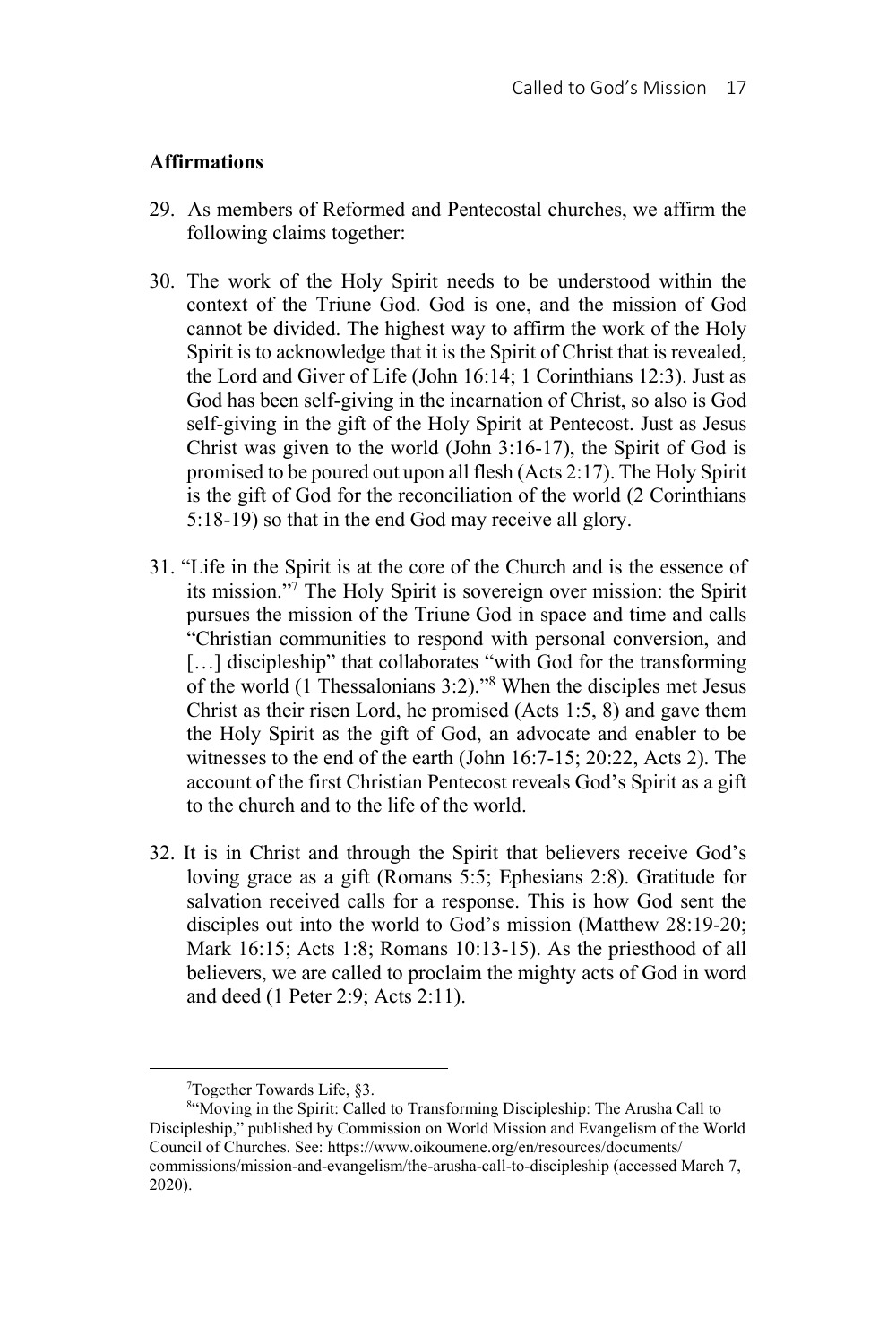- 33. One can describe both of our theologies as theologies of *encounter*. In the Spirit, people are called to an encounter with God through Jesus Christ, which is life transforming. The transformation to a life that enables us more and more to become Christ-like continues in the process of discipleship,<sup>9</sup> experiencing and practicing reconciliation, the call to be faithful witnesses, and the call to serve others, as we follow Jesus in God's mission. Pentecostal and Reformed Christians emphasize their personal relationship with God in their confession of Jesus Christ. They also underscore the importance of a communal relationship with God. Reformed Christians express this in the language of the covenant that is professed in baptism and deepened in the life of the communion of believers. In each case, discipleship is affirmed as communities of believers hold that the Holy Spirit nurtures them through the life of the Church.10
- 34. Pentecostal and Reformed Christians acknowledge individual and collective responses to the Holy Spirit's leading. Either of these Christian families would want to state that both aspects are important. The individual response recognizes the Spirit's leading in the experience of a personal calling and gifting by the Triune God. At the same time, the collective response sees the individual believer as a member of a community of faith that is formed by discerning, confessing, and witnessing God's will, and by striving to be reformed together according to the Word of God. We see that both responses are provoked by the urgencies of the call to mission. They are part of the larger conversation of the Church, which draws upon the narrative of the Holy Spirit's mission in history. Through the Holy Spirit all believers are surrounded by a great cloud of witnesses in heaven and on earth, looking to Jesus the pioneer and perfecter of their faith (Hebrews 12:1-2; Acts 5:31).
- 35. When God sends, God also gifts. Gifting is the sovereign work of the Holy Spirit, an act of God, gifting us to the world. In the mission of God (*missio Dei*) all followers of Christ are gifted in one way or another, and like "good stewards of the manifold grace of God" we serve others (1 Peter 4:10-11). We agree that all gifting comes from

 $\frac{1}{9}$ <sup>9</sup>For more on discipleship see the document of the second round of the Reformed-Pentecostal Dialogue: "Experience in Christian Faith and Life," Section II, § 44-72.

<sup>&</sup>lt;sup>10</sup>The second round of the Reformed-Pentecostal dialogue focused on "Experience in Christian Faith and Life" and referred to the work of the Spirit guiding the church in worship, Section I, § 32-43.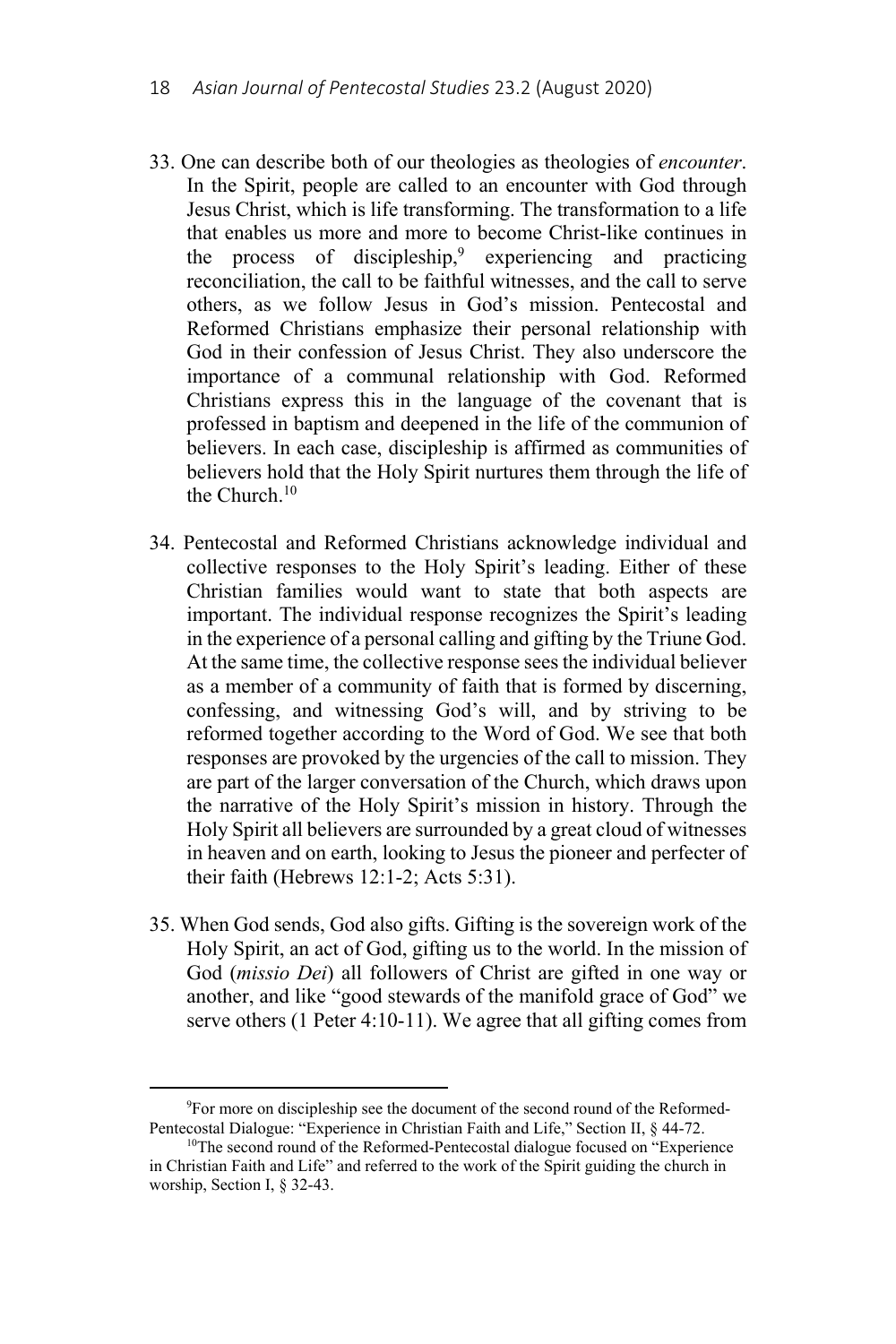the self-giving God, and we receive it for service to all creation and for the glory of God.

- 36. Even as God sends and gifts, God also empowers (Acts 1:8; Romans 15:17-19; 1 Corinthians 12:1-11). Our churches speak about empowerment in mission. However, we also call for caution, since power can be corrupted in the actions of believers, or even confused with very selfish human claims of power. Power is expressed in various dimensions, such as spiritual, ecclesial, emotional, psychological, cultural, political, economic, and military. Hence, we believe that we need careful discernment (Romans  $12:2$ )<sup>11</sup> (a) of the understanding of empowerment, (b) of the social context of empowerment, and (c) of past shortcomings. This discernment regarding power is guided by God's authority (1 Corinthians 12:10), as a self-emptying power that brings wholeness to life (Philippians  $2:5-11$ ).
- 37. All claims to empowerment require discernment in connection and keeping with God's mission. The Holy Spirit empowers the community of believers to live out the Christian life in witness and service in the Church and in the world. Empowerment is reflected in a spirituality that grows out of the ongoing encounter of the believers with the Triune God, taking seriously the presence and the authority of the Holy Spirit at many levels. The encounter with the Holy Spirit provokes a profound transformation wherever the people of God gather in Jesus' name (Matthew 18:20). The Holy Spirit has the power to change how one lives one's life and how one ministers to others, both inside and outside the believing community. In consequence, the spirituality of encounter lives out the priesthood and prophethood of all believers for mission.
- 38. God has given gifts to all Christians. They are empowered both as individuals and as Christian communities. In becoming empowered, individual believers and communities of faith learn to become attentive and sensitive to the presence and movement of the Holy Spirit in areas where they do not necessarily feel at home. The mission of God empowers believers to enable contextualization. God has been self-emptying in the coming of Jesus Christ and the giving of the Holy Spirit, so also the Church in mission is to be selfemptying; it does not attempt to impose its own cultures on others

<sup>&</sup>lt;sup>11</sup>See "Experience in Christian Faith and Life" § III, ¶ 73-116.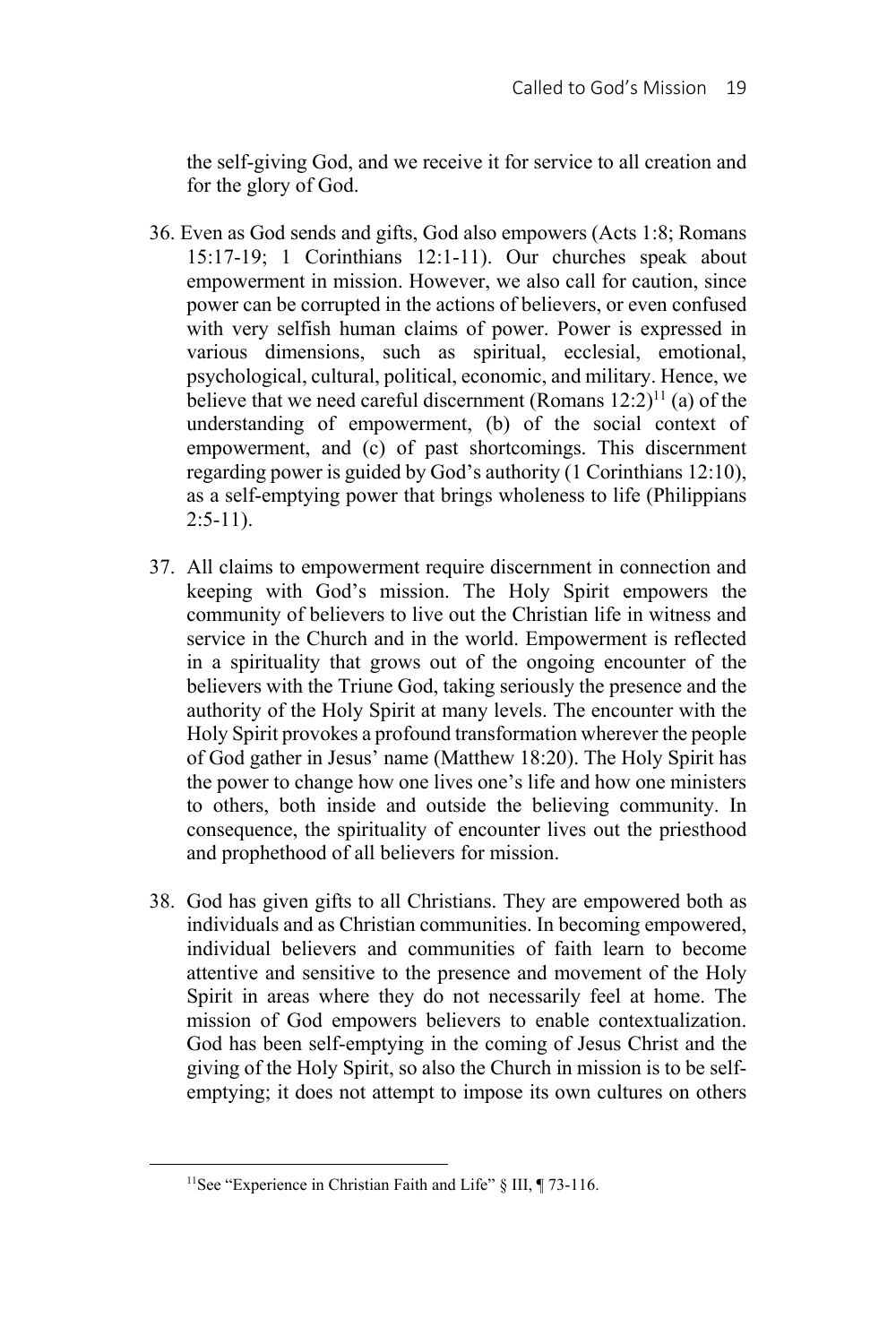(Zechariah 4:6). The mission of God transcends all cultural and political identities.

- 39. It would be a fallacy to understand empowerment in an exclusively individual way. Likewise, all discernment of this power will take into account the social context in which this power is exercised. God invites Christians to participate in God's mission, which aims at the transformation of the life of the world in its entirety. Christians are empowered to be witnesses, to proclaim the gospel in word and deed. They evangelize, engage those with means to share power and resources, and cry for justice. They care for the vulnerable. They educate, and make space for those whose voice is muted. The context shapes the way Christians are called, respond, and participate in God's mission. In impoverished communities especially, whether rural or urban, ministries of empowerment often serve as lifelines. Empowerment is informed by the reading of biblical texts that proclaim the imminence of radical transformation, such as Acts 2:17-21; Luke 4:18-20; or Matthew 25:31-46. Ministries of healing, deliverance, and liberation allow new communities of life to come into existence, embracing relationships between those who are hungry, ill, incarcerated, or homeless and those who are not. Ministries of empowerment proclaim the hope of Christ and the hope of God's world-to-come to those who are marginalized. The Holy Spirit fosters hope-bearing and life-giving practices of faith for individuals and communities, where God's wonder is displayed.
- 40. The Holy Spirit empowers individuals and churches to engage in advancing justice, reconciliation and peace. As witnesses to the life affirming and reconciling work of the Holy Spirit, communities of faith offer glimpses of God's Kingdom. Within large parts of global Christianity, churches address unjust social, racial, economic, and political systems. They challenge racial, ethnic, gender, and class exclusions (Galatians 3:28). When the congregations participate in God's mission in the world, the Holy Spirit works through these believers and the community of faith on their life-affirming pilgrimage toward the common good (1 Corinthians 12:7). As Pentecostal and Reformed Christians, we encourage others to join with us in these actions.
- 41. It is always important that we take the time to discern our past shortcomings: Although we see the Holy Spirit leading God's mission in the world, we must confess that our mission endeavours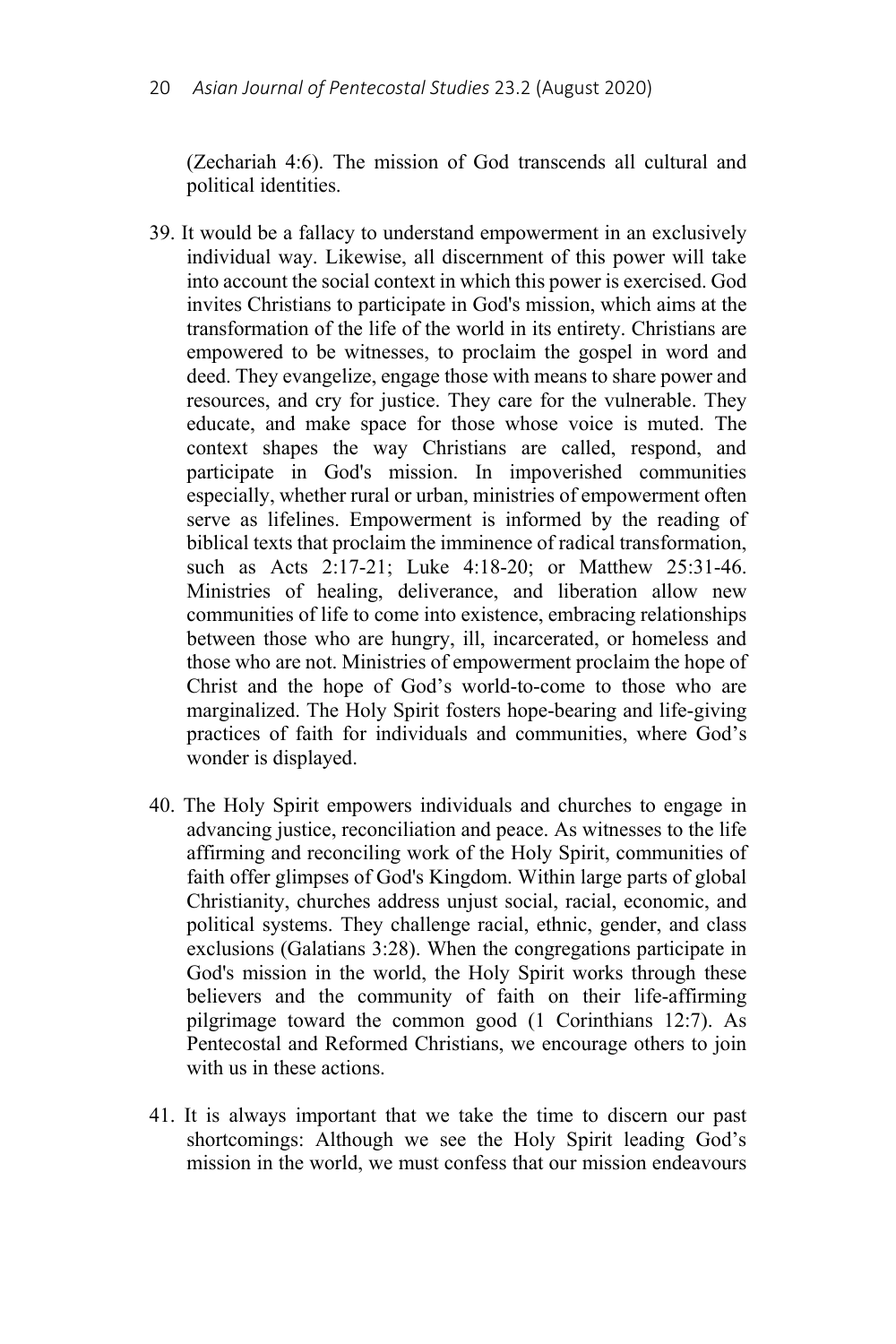have often fallen short of the gospel of Jesus Christ. Missionary zeal does not automatically sanctify either its means or ends. The colonial entanglement of the Western churches has sadly marred the Church's mission by the political, economic, and cultural ambitions of the Western churches in which the power exercised was not God's power (Matthew 6:10, 13). Similarly, any self-centered accumulation of wealth or power (social, political, personal, etc.) by Christians and their leaders must be addressed critically. When power appears in new guises, such as in neo-liberal capitalism or in cultural or even religious imperialism, the Church is called to vigilance.

42. When "empowerment" language is used in the pursuit of mission, we must carefully discern whether we refer to human power or are embracing the power that is a gift from God for the life of the world (John 6:51). As the Pentecostal and Reformed participants of this dialogue, we affirm together God's authority as a self-emptying power to bring wholeness to life.

# **Differences in Emphasis**

- 43. While there is far-reaching consensus on the understanding of mission, there are still differences of emphasis that *affect* the practice of mission. Pentecostal and Reformed Christians follow distinctly different traditions to discern God's guidance for the work of mission. While Pentecostals tend to cherish gifts as imminent expressions of divine power, *exousia* (Mark 6:7), Reformed Christians take a more critical perspective on power. For both traditions, the final authority rests with God. Any form of human power must, therefore, be carefully scrutinized to determine whether it is really ordained by God, because power can be corrupted and can even become an exercise in human idolatry.
- 44. This difference of emphasis has led to differences in the ways that we conduct mission. Historically, Pentecostal mission has been much more fluid than their Reformed counterparts have; it still allows for many more initiatives that are spontaneous. Even when Pentecostal churches have established mission boards, they still emphasize the urgency to proclaim the gospel. Where there is a possibility to proclaim the gospel, the opportunity should be used. Pentecostals embrace the expectation that something extraordinary will happen because of their encounters with God. They know that these experiences can inspire spontaneous mission work by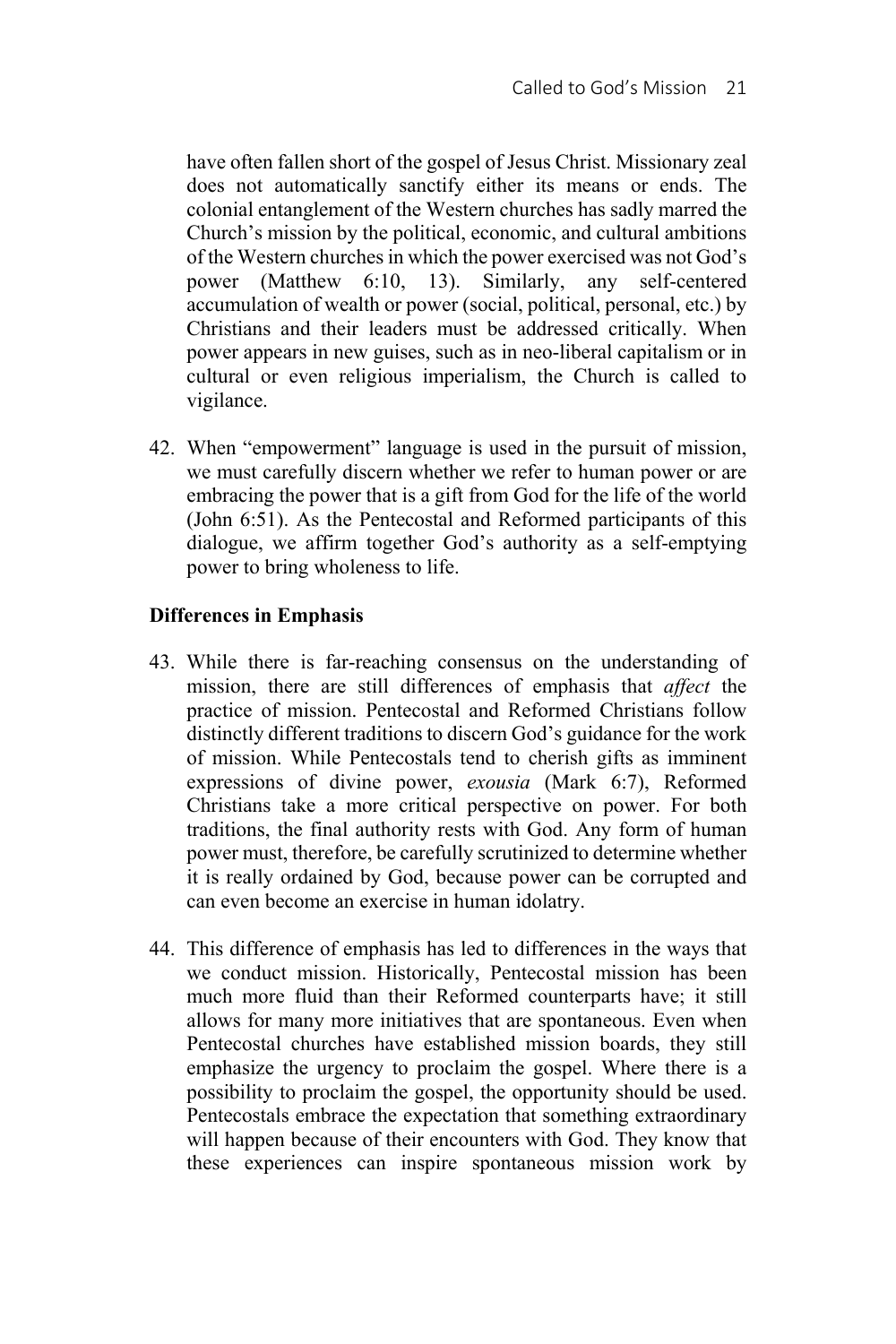individuals as well as entire congregations. Such "faith mission" is often borne by personal initiative, and, at times, it has demonstrated astonishing and positive results. The Reformed members of the dialogue team realized that Reformed congregations also respond to the encounter with God spontaneously, and they saw how the too scrupulous weighing of pros and cons could jeopardize opportunities for mission.

- 45. In some situations, however, such activities, borne out of the sense of urgency, demonstrate limited sensitivity to cultural and political contexts. They may also display limited accountability with regard to the use of resources and the implementation of programs. Here, the Pentecostal members of the dialogue joined the Reformed members who call for the need for greater discernment by the larger Church. The mixed experiences of the history of mission have led both traditions to increased scrutiny of their own mission work. Even so, discernment has become broader and deeper. Reformed missions today aim at processes of global discernment that privilege the voices of those who, in the history of mission, have not been heard. People must not anymore be seen as "objects of mission." They must be heard and recognized as partners. These processes of discernment are demanding and often conflictual. They slow down decisions and may appear to delay the progress of the Kingdom. Likewise, the Pentecostal participants encourage their churches and mission boards to increase their engagement in such processes of discernment and the God-given transformation they enable.
- 46. The Pentecostal and Reformed participants in this dialogue wholeheartedly rejoice over the consensus they have achieved around the subject of mission. Both traditions see their churches as collaborators in the mission of the Triune God. The Holy Spirit calls into discipleship and empowers individuals and communities to witness the coming of the Kingdom in words and deeds. God has been self-emptying in the coming of Jesus Christ. The Holy Spirit empowers us toward a self-emptying mission, which forsakes our own interests and overcomes all cultural, political, and religious prejudices. Both Pentecostal and Reformed participants acknowledge God's presence in the advancement of justice, reconciliation, and peace, and in their mission, they strive to overcome unjust social, racial, economic, and political systems.
- 47. In the dialogue, we have discovered that the two approaches are not contradictory and they can even become mutually enriching. The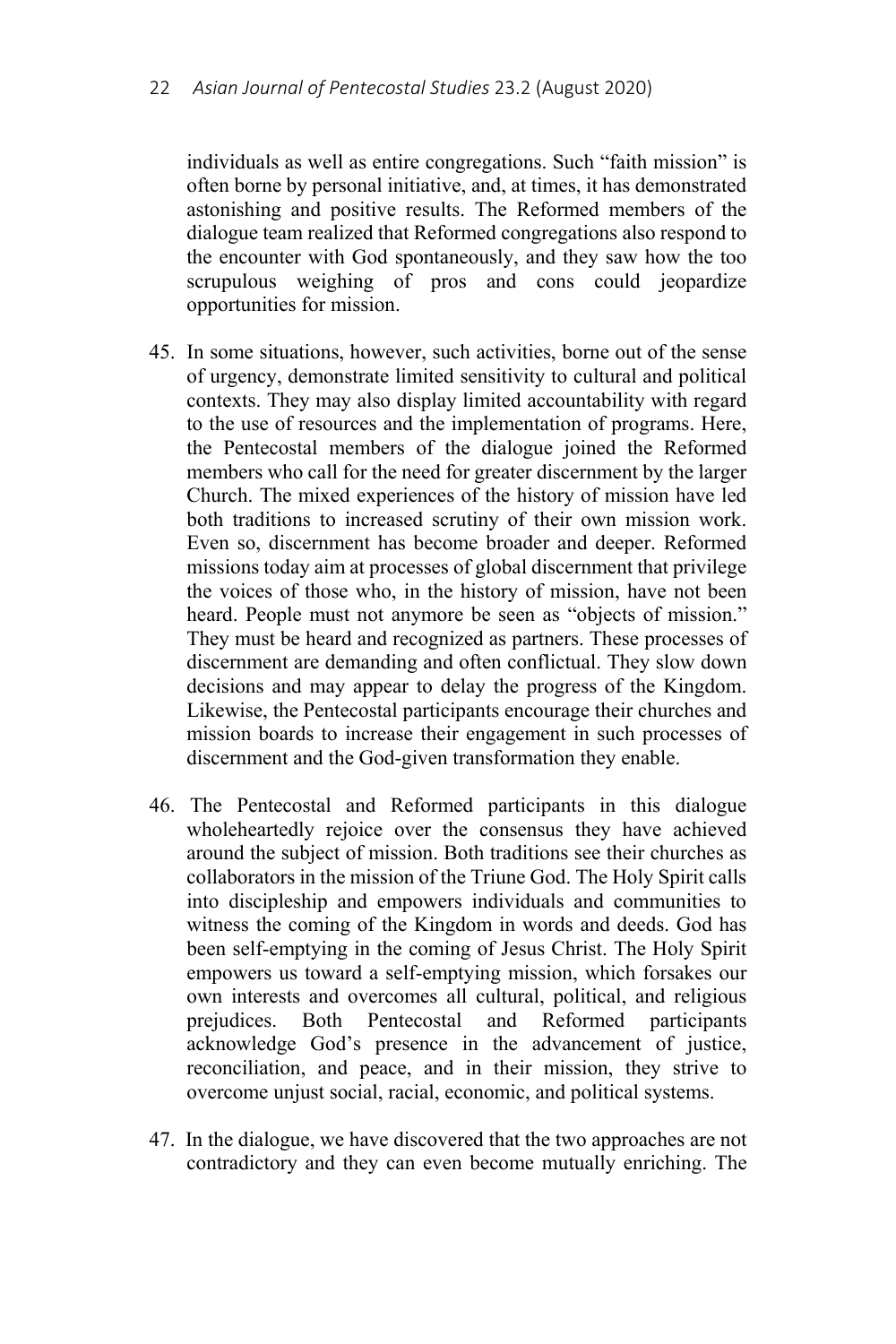Pentecostal sense of urgency that is prepared to take risks for the advancement of the Kingdom often excites Reformed Christians. At the same time, Pentecostal Christians understand that there is a serious commitment in the Reformed processes of discernment that might be worth exploring. Here Pentecostals and Reformed can learn from and correct each other.

## **III. Mission and the Unity of the Church**

### **Scripture:**

*But you will receive power when the Holy Spirit has come upon you; and you will be my witnesses in Jerusalem, in all Judea and Samaria, and to the ends of the earth."* (Acts 1:8)

<sup>1</sup>*I therefore, the prisoner in the Lord, beg you to lead a life worthy of the calling to which you have been called, 2 with all humility and gentleness, with patience, bearing with one another in love, 3 making every effort to maintain the unity of the Spirit in the bond of peace. 4 There is one body and one Spirit, just as you were called to the one hope of your calling,* <sup>5</sup> one Lord, one faith, one baptism, <sup>6</sup> one God and Father of all, *who is above all and through all and in all.* (Ephesians 4:1-6)

*20 "I ask not only on behalf of these, but also on behalf of those who will believe in me through their word, 21 that they may all be one. As you, Father, are in me and I am in you, may they also be in us, so that the world may believe that you have sent me. 22 The glory that you have given me I have given them, so that they may be one, as we are one, 23 I in them and you in me, that they may become completely one, so that the world may know that you have sent me and have loved them even as you have loved me."* (John 17:20-23)

**Question:** In what way does the unity of the Church impact the nature and effectiveness of mission?

48. Both the churches of the Reformed family and those that are part of the Pentecostal family have long histories of evangelization and of mission. Jesus linked the unity of his followers, the Church, and its mission to the world, in his prayer to the Father recorded in John 17:21-23. All participants in this dialogue are motivated by the instructions that Jesus first gave to his disciples. They were told,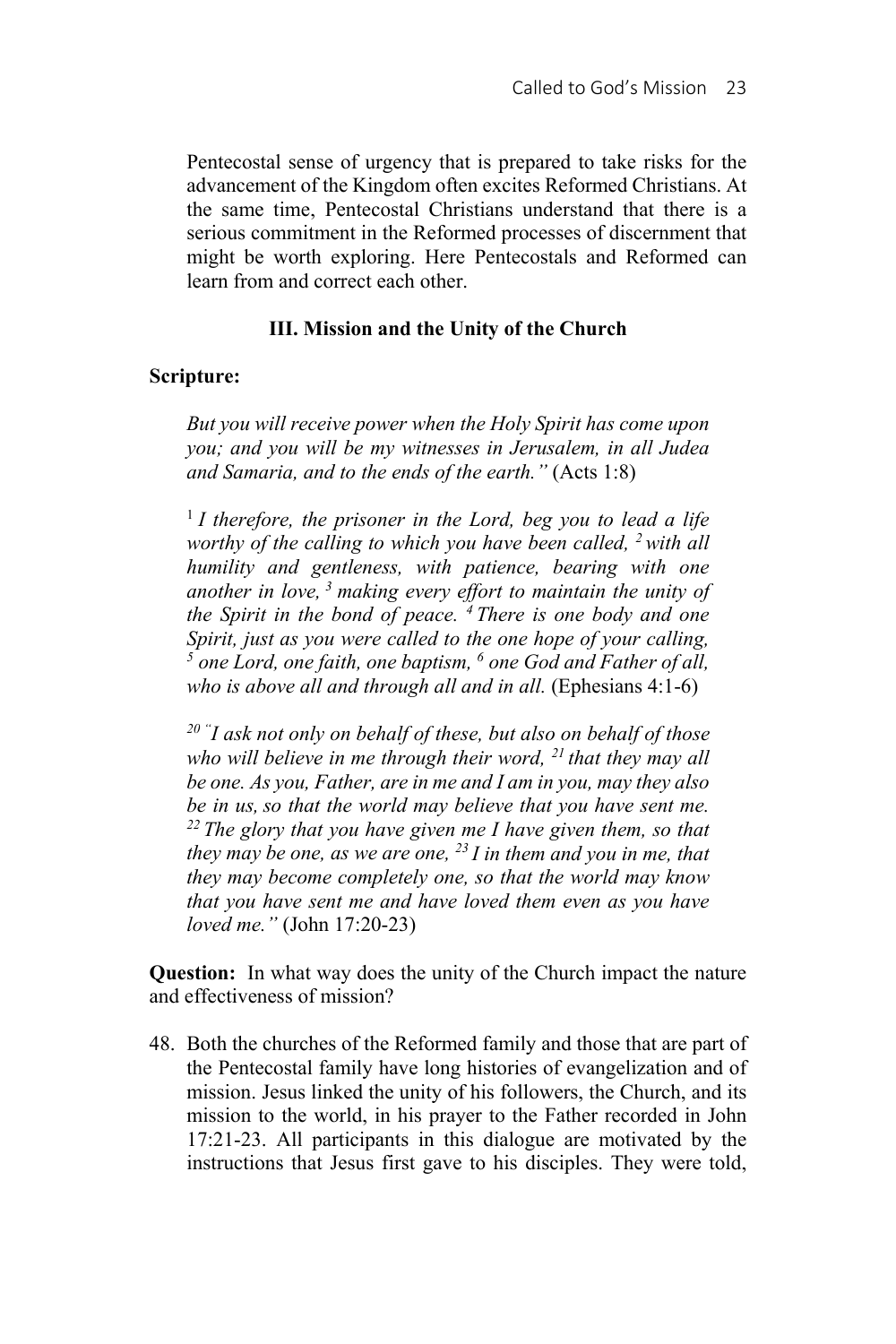"Go therefore and *make disciples of all nations*, baptizing them in the name of the Father and of the Son and of the Holy Spirit, and teaching them to obey everything that I have commanded you. And remember, I am with you always, to the end of the age" (Matthew 28:19-20). Mark's account expands the scope of our mission, when it records Jesus's command, "Go into all the world and proclaim the "Good News" *to the whole creation* (Mark 16:15). Shortly thereafter, the Holy Spirit gave the Church the power necessary to fulfill the divine mission that God gave to them (Acts 1:8). The transformation of their lives provided strong evidence of the power that the "Good News" of Jesus' life, death, and resurrection had brought to them. As a result, they became compelling witnesses to what Jesus had done. They began in Jerusalem, moved through Judaea and Samaria, traveling in ever expanding circles, while turning the world upside down (Acts 17:6).

- 49. Our churches, therefore, believe and teach that our engagement in mission is central to our own discipleship. As a result, we have sent missionaries everywhere. Our message, the "Good News," which is the actual meaning of the term "gospel," is a message of reconciliation. God has provided for our reconciliation to God as well as with each other, through the atoning death and resurrection of Jesus Christ. Yet almost from the time they came together, followers of Jesus found differences among them that threatened their unity and the mission to proclaim the "Good News" to the world. The apostles reminded the followers of Jesus repeatedly how important their unity was to their message. They urged love, patience, gentleness, and humility as characteristics intended to preserve and nurture their unity (Galatians 5:22-23; Ephesians 4:1- 3). Still, the history of the Church through the centuries has all too often stood out in stark contrast to the message of reconciliation. For a variety of reasons, our churches, Reformed and Pentecostal, have had little to do with one another. The task before us, then, asks us to reflect on the nature of the Church, and to determine whether, or to what extent, our actions that seem to exclude one another have an impact on the message of reconciliation that we proclaim in word and deed.
- 50. The Greek word *ekklēsia*, translated "church," derives from the verb *kaleō*, meaning "to call." Thus, the word *ekklēsia* refers not primarily to a static structure or to an institution. It refers to all those who God calls out from the world through Jesus Christ, and by the one Spirit, places them into the one body, a dynamic body called the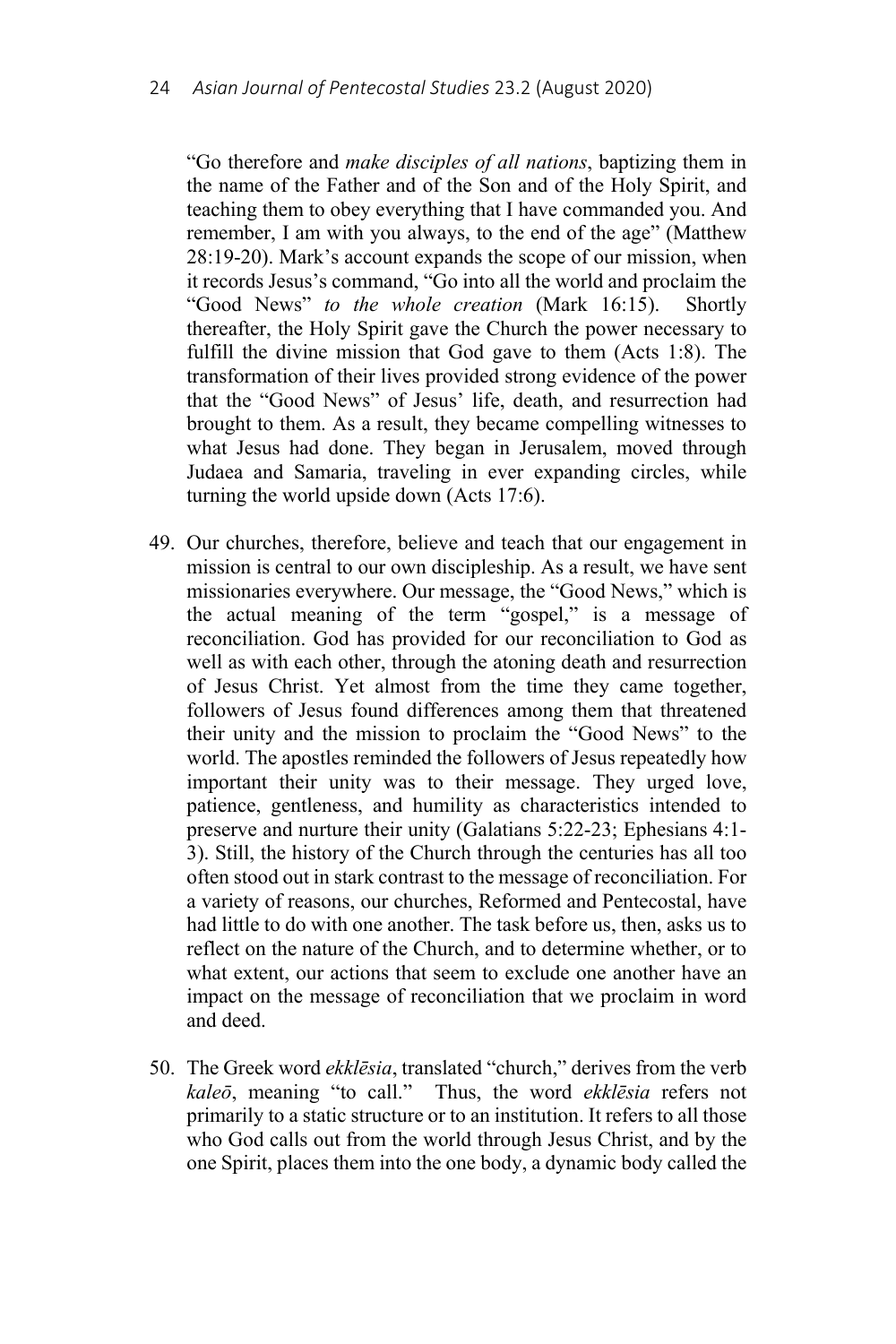Church (1 Corinthians 12:13), before sending them into the world. As a result, the Church is sometimes described as the "Body of Christ" (1 Corinthians 12:27; Ephesians 4:12; Romans 12:4-5). It is like a living body with many members, each of whom play a specific or unique role. Collectively these members are also called the "people of God" (1 Peter 2:9). Christ expected the Church to live and work together as one body, that is, as one people, with all of them working *together* with Christ's one purpose in mind. As such, the Church is made up of reconciled people who now follow Christ (Ephesians 2:11-22), for Christ alone is head of the Church (Ephesians 5:23; Colossians 1:18).

- 51. Jesus, the head of the Church, calls his followers to be alert to the many biblical signs that surround them (Luke 21:25-36), including false and deceptive messianic claims, wars and rumors of wars, pestilence, famines, and earthquakes (Matthew 24:4-8). Today the world is experiencing things that have not occurred before within human memory—issues like the recent and extraordinary changes in the worldwide climate, the most massive migration of people the world has ever seen, and the spread of newer nationalisms, just to name a few. Jesus calls upon us to discern such phenomena, to ask ourselves what their meaning might be, and to make appropriate responses. All too often, people respond to these challenges by retreating into the "safety" of their own cultural groups, which isolates them from one another, yielding fear and mistrust between them. It is the missionary calling of the Church to reflect and act against such isolation in the light of the coming Kingdom of God.
- 52. Within this new or current context, the Church has a powerful, alternative message to proclaim. It is a message of "Good News!" While the world responds to these challenges with division and animosity, God calls the Church to proclaim with a single voice and purpose, the "Good News" of God's reconciliation supported by their transformed lives, which has brought them together as the one "people of God." It speaks to the deepest needs, hopes, and dreams of people who are in crisis. As the Apostle Paul wrote, Christ Jesus "has broken down the dividing wall, that is, the hostility between us . . . that he might create in himself one new humanity . . . thus making peace . . . " (Ephesians 2: 14-15). In Christ, we are all children of God—"neither Jew nor Gentile, neither slave nor free nor is there male and female"—we are all one in Christ Jesus (Galatians 3:26- 28). This is the "Good News" of the gospel, a foretaste of the coming Kingdom of God.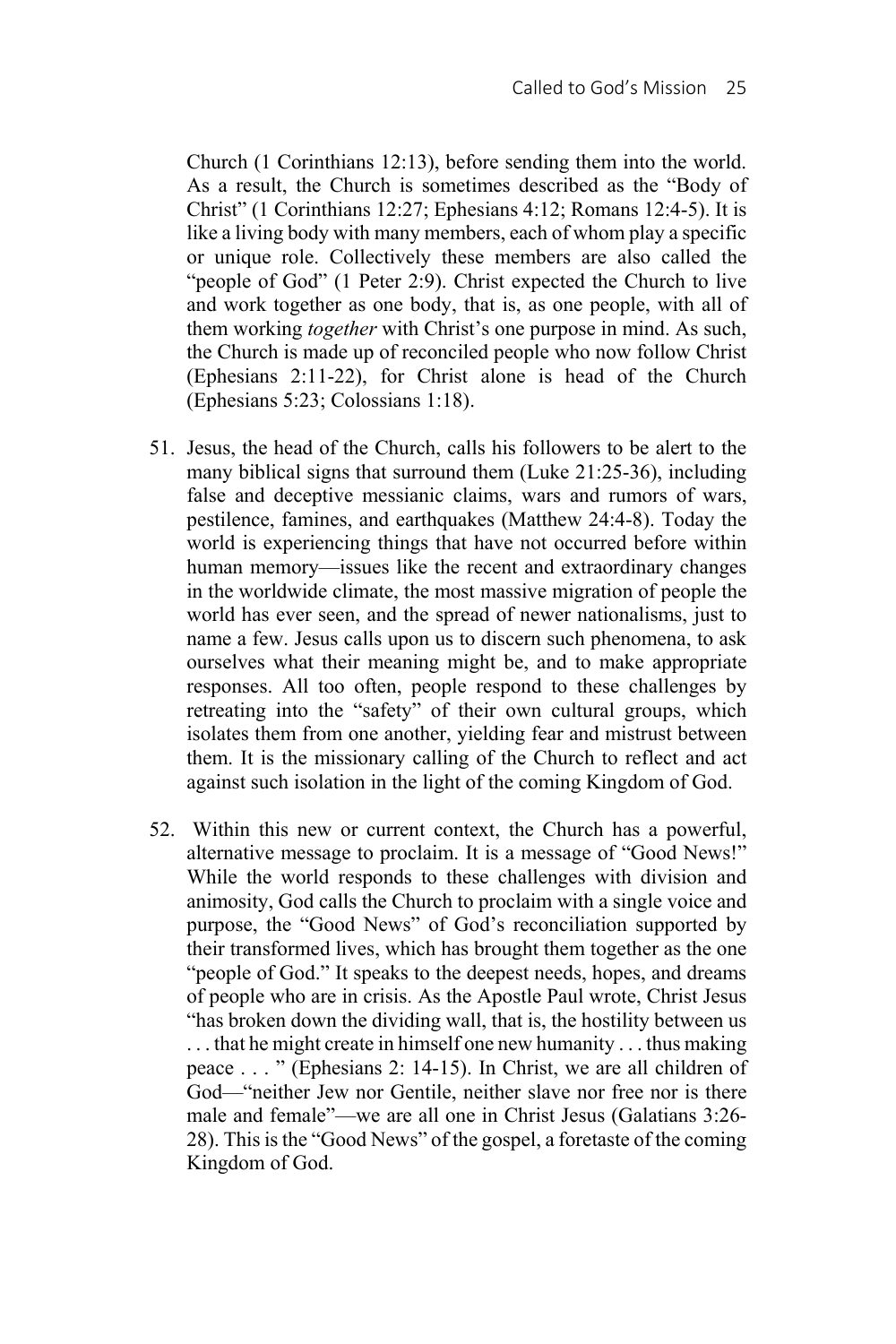- 53. The prophet Isaiah rejoiced over those "who bring good news, who announce salvation, who says to Zion, 'Your God reigns!'" (Isaiah 52:7). Jesus claimed that "the Spirit of the Lord" was upon Him, and the Spirit "had "anointed him to bring good news to the poor," "to proclaim release to the captives and recovery of sight to the blind, to let the oppressed go free, to proclaim the year of the Lord's favor" (Luke 4:18-19). As a result, Jesus went throughout Galilee, "proclaiming the good news of the kingdom, and curing every disease and every sickness among the people" (Matthew 4:23). This message, given to the Church, is surely "Good News," a refreshingly new message to be proclaimed to the world through word and deed.
- 54. The Church was born on the day of Pentecost (Acts 2:1-41). The earliest followers of Jesus quickly recognized that Peter's proclamation on that day, the "Good News" he brought regarding Jesus, had transformed them, and the Holy Spirit had formed them into a new community, empowered and sent throughout the world as witnesses of the "Good News." They wanted to be with one another and learn together at the feet of the apostles, in preparation for the missionary task. They found it important to break bread together (Acts 2:42). They engaged in prayers and in mutual sharing; they found themselves strengthened by one another in unity. They were a new creation (2 Corinthians 5:17) and a new people (Ephesians 2:15) who lived under a new commandment, the commandment of love (John 13:34; 1 John 3:23-24) that compelled them to move out and into the world. Jesus had passed along to his followers both the message of salvation that caused Isaiah to rejoice, and the anointing of the Holy Spirit (Acts 1:8; 2:4) such as he received, to proclaim the "Good News" to the "poor." "Go into all the world and proclaim the "Good News" to the whole creation" (Mark 16:15; cf. Matthew 28:19), Jesus commanded them. Now it was their task, and the Spirit gave them the ability to proclaim that message through their words and actions. They took the "Good News" to the ends of the earth (Acts 1:8).
- 55. This important account regarding the birth of the Church reveals the simplicity that marked the Church when it began. Their earliest confession became "Jesus is Lord," made possible only by the Holy Spirit (1 Corinthians 12:3). They had the Torah, the prophets, and the teachers of wisdom on which to draw, but they gathered at the feet of those who had walked, lived and worked with Jesus. They worshiped and lived together. They sang and embraced the charisms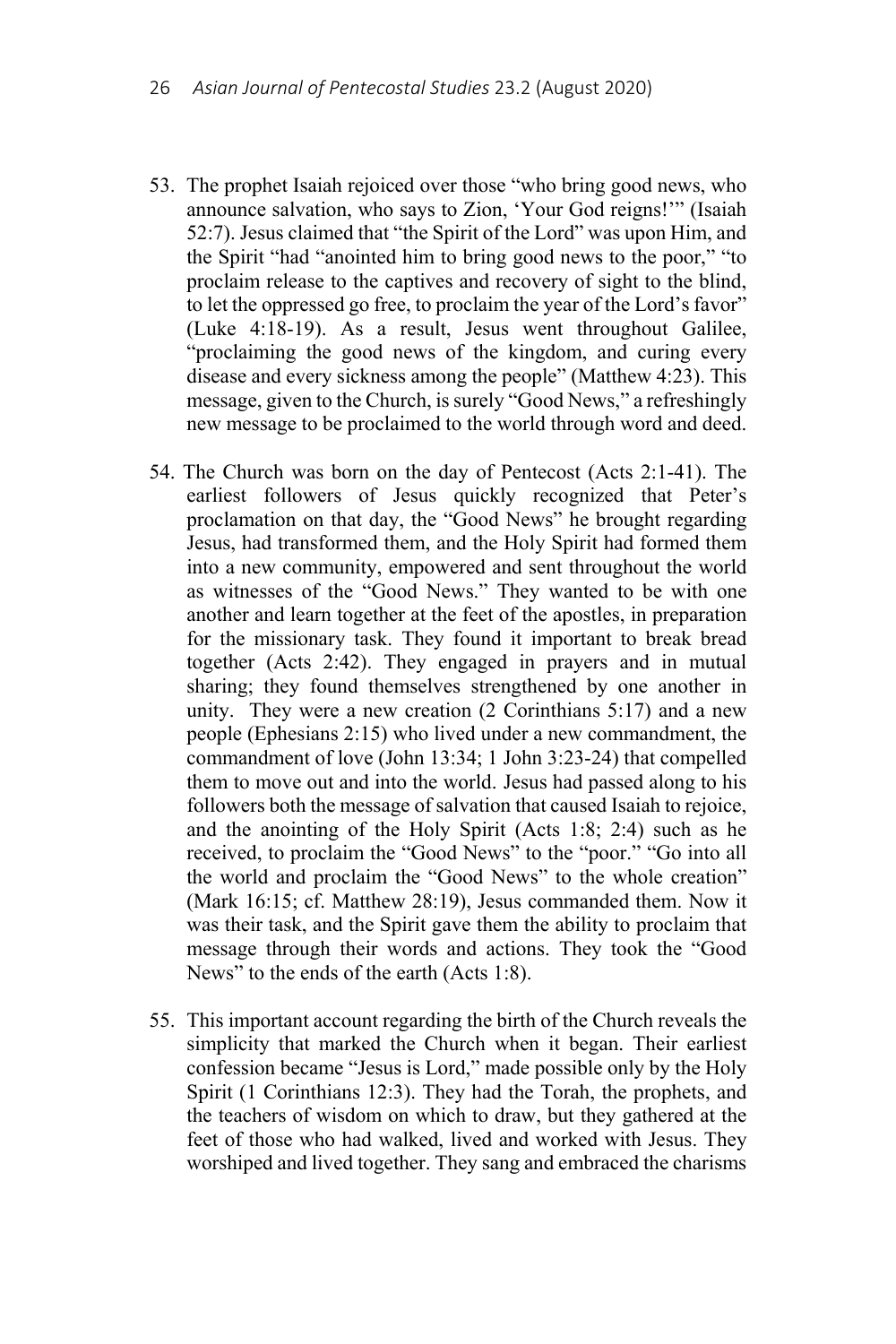of one another (1 Corinthians 14:26; Ephesians 5:17-20). While all of these things remain essential to the Church, many of them have become sources of division. Baptism serves as a sign of incorporation into the community of faith, into the one Body of Christ, yet disagreements over issues of practice obscure its intended purpose. Likewise, the Lord's Supper or Eucharist, which was intended to serve as a visible sign of corporate "communion" marked by grace as they "proclaim the Lord's death until he comes," often acts as a wall of separation (1 Corinthians 11:20). It is little wonder that we find many believers today yearning for the rediscovery of our unity in forms that challenge us to greater faithfulness, and add to the integrity of the "Good News" that God has made possible, our reconciliation to God and to one another.

- 56. We may be separated from the earliest disciples by 2000 years, but through their faithfulness and perseverance in bringing the message of "Good News," the Church has spread around the world, and come to us. Jesus's command to "Go" has now come down to us, his followers today. We still have the "Good News" to impart. It is the message of God's love, grace, peace, hope, and justice, a proclamation that the Kingdom of God is coming, indeed, that it has begun to penetrate the world through the Word and Spirit, and in signs and wonders. From that perspective, God calls the Church to bear witness to the in-breaking of the Kingdom of God. The Church is God's means to carry out his mission to reach the world with this amazing news! We have a privilege and a challenge before us. Either we are missional or we are not. The question is, "Are we up to the task?"
- 57. If Scripture teaches us that there is only one Church, it also suggests that within that one Church there is great diversity. One way the Apostle Paul described the Church was as a single body, with Christ as the head. He noted that we are each members of that body with different roles to play, different functions to fulfill, and that we possess the Holy Spirit's power to fill those roles appropriately and effectively (1 Corinthians 12:12-31; Romans 12:4-5; Ephesians 4:11-15). On a larger scale, we see that the Church spread across the world as seen through the eyes of the biblical writers, just as it continues to spread today. It encountered different cultures in the ancient world, Jewish, Greek, Roman, Ethiopian, and Egyptian. The followers of Jesus engaged with men and women, rich and poor, slave and free, and the "Good News" transformed all of their cultural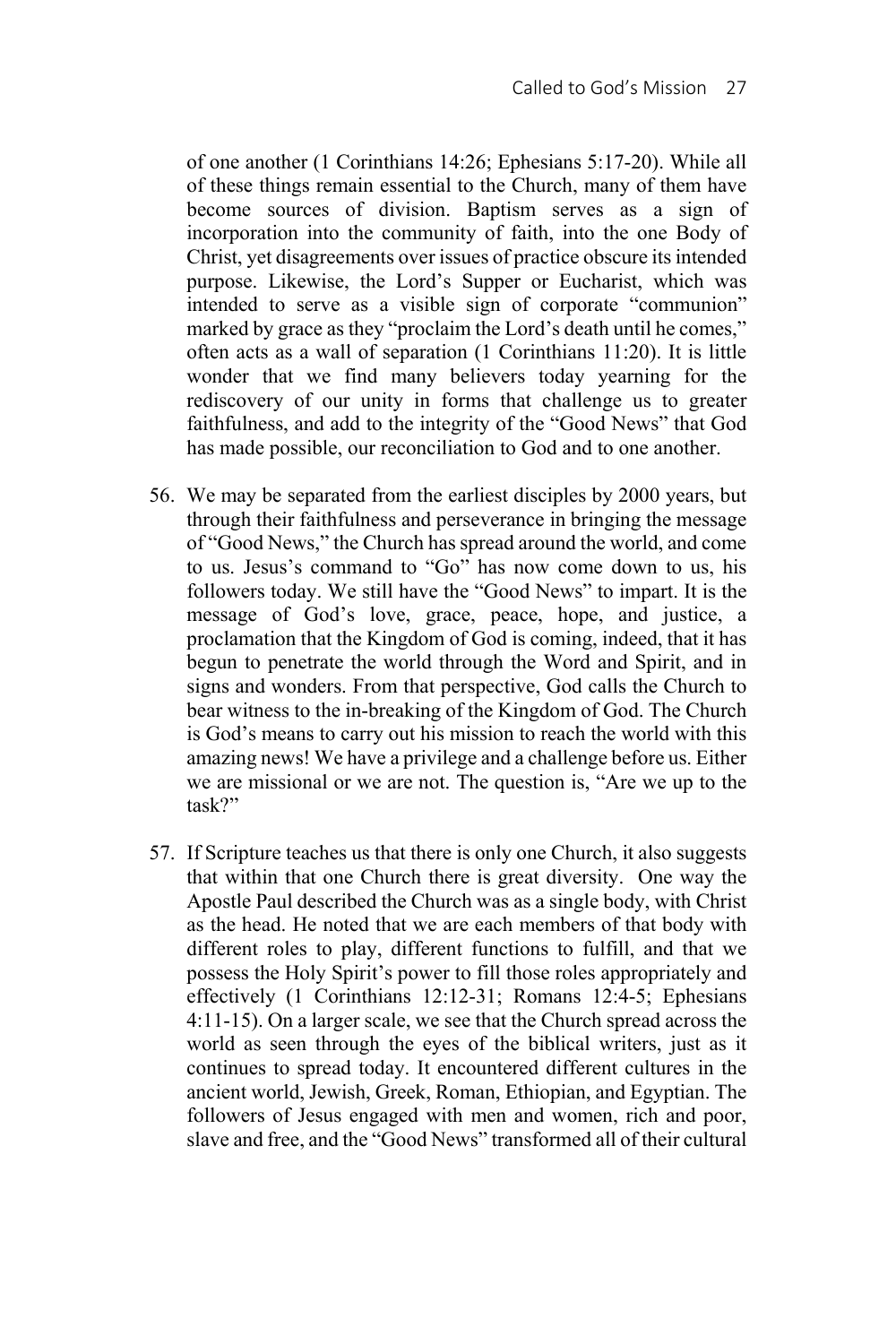differences in such a way that they became one in Christ Jesus (Galatians 3:28).

- 58. Although the simplicity of the gospel was intended to bring freedom and newness of life, it was compromised by setting up boundaries of communion that need review. Through the centuries, we have divided into many thousands of churches, thereby denying both the unity and the catholicity of the Church. We have too easily become satisfied to live as the Church in division. We have grown so used to living this way that we have lost the common memory of the oneness of the Church and the urgent need to resolve our differences. Jesus prayed for the oneness of those who follow Him (John 17:21-24). Paul repeatedly addressed disunity in the Church (1 Corinthians 1:13; Galatians 2:11-3:5; Philippians 4:2-3, etc.). John addressed the issue (3 John 9-11). Moreover, the writer to the Hebrews exhorted, "Make every effort to live in peace with everyone and to be holy; without holiness no one will see the Lord. See to it that no one falls short of the grace of God and that no bitter root grows up to cause trouble and defile many (Hebrews 12:14-15).
- 59. Through the centuries, the growth and power of the institutional Church came under increasing scrutiny and suspicion. In spite of the efforts that the Reformers made to renew the one Church, even their work has fragmented over time. The Apostle Paul celebrated diversity in the Church as a positive feature, when all members worked together for the common good (1 Corinthians 12:12-26; Ephesians 4:11-16). Together, we recognize that institutional or denominational boundaries are often helpful because they provide accountability. Yet, we have seen a growing movement into various forms of diversity that are completely independent of one another. We have seen the spread of individualized forms of spirituality designed for different age groups, different educational backgrounds, different cultures, races and ethnicities, different liturgical preferences, different economic levels, and the like. Today, instead of recognizing one Church working together in multiple congregations, a form of unity in reconciled diversity, each "church" justifies its own *raison d'être*. The result is that we have become isolated from one another in our discrete and unconnected ecclesial cultures in much the same way that the world has gone.
- 60. Recent decades have seen phenomenal growth among the churches, especially in the Global South, with many churches and agencies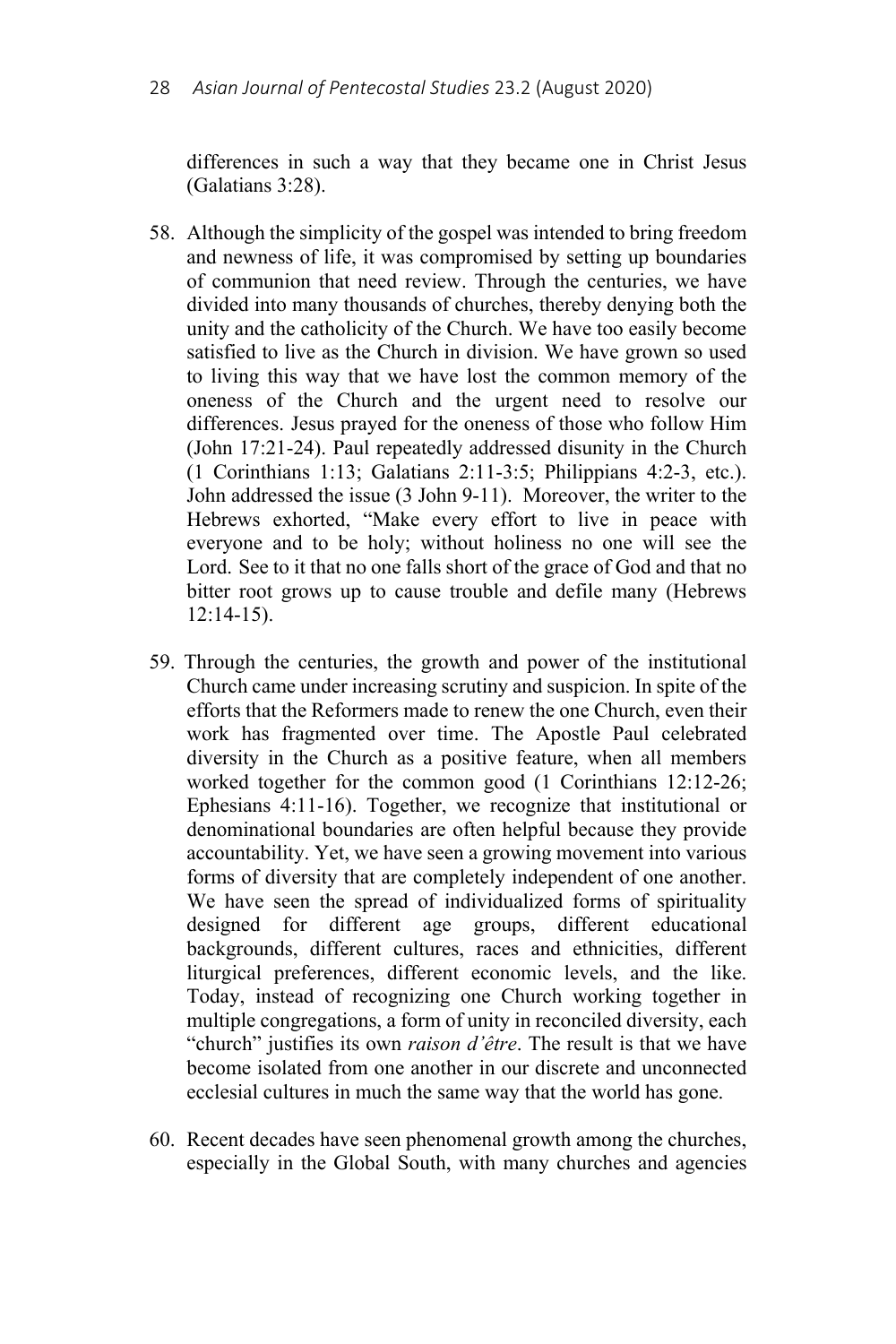engaged in mission. On the one hand, mission has been a uniting force, bringing Christians with different doctrinal perspectives and forms of ecclesial organization together in common witness, as was experienced in the World Missionary Conference held in Edinburgh in 1910, and in many subsequent gatherings, as well as local endeavors. On the other hand, many times mission efforts have been carried out in ways that deny the unity of Christ's Church. Some groups have spent more energy attacking the beliefs and practices of other Christians than in announcing the "Good News" of the gospel.

61. The Reformed participants in this dialogue reminded the Pentecostal participants that the unity of the Church is both a gift and a calling from God. It was purchased through the death and resurrection of Jesus Christ. God has given this unity to us freely. The Pentecostal participants noted that many early Pentecostal leaders, such as William J. Seymour, yearned for unity between all the People of God, claiming, "The Apostolic Faith Movement (an early selfdesignation for Pentecostals) stands for the faith once delivered unto the saints . . . and Christian unity everywhere."12 Yet, all of us have allowed this unity, this gift, to be mutilated by our actions and our inaction. The result is that we have compromised both the mission that we are supposed to carry out, and the message that Jesus gave us to proclaim and embody, the "Good News" that reconciliation is now here and available to all who will accept it! That is the message of the gospel. Yet, Bishop Lesslie Newbigin pointed out long ago:

> The disunity of the Church is a denial of the promise and a contradiction of the purpose for which the Church is sent into the world. How can the church give to the world the message that Jesus is able to draw all men to Himself, while it continues to say, "Nevertheless, Jesus is not able to draw us who bear his name together"? How will the world believe a message, which we do not appear to believe ourselves?13

62. Jesus prayed for our unity "so that the world may know that you have sent me and have loved them even as you have loved me" (John

 <sup>12</sup>William J. Seymour, "The Apostolic Faith," *The Apostolic Faith* [Los Angeles, CA] 1:1 (September 1906), 2. This statement was published numerous times in

subsequent issues, and in tract form, signed by William J. Seymour. 13Lesslie Newbigin, *Is Christ Divided? A Plea for Christian Unity in a Revolutionary Age* (Grand Rapids, MI: Wm B. Eerdmans Publishing Co., 1961), 9.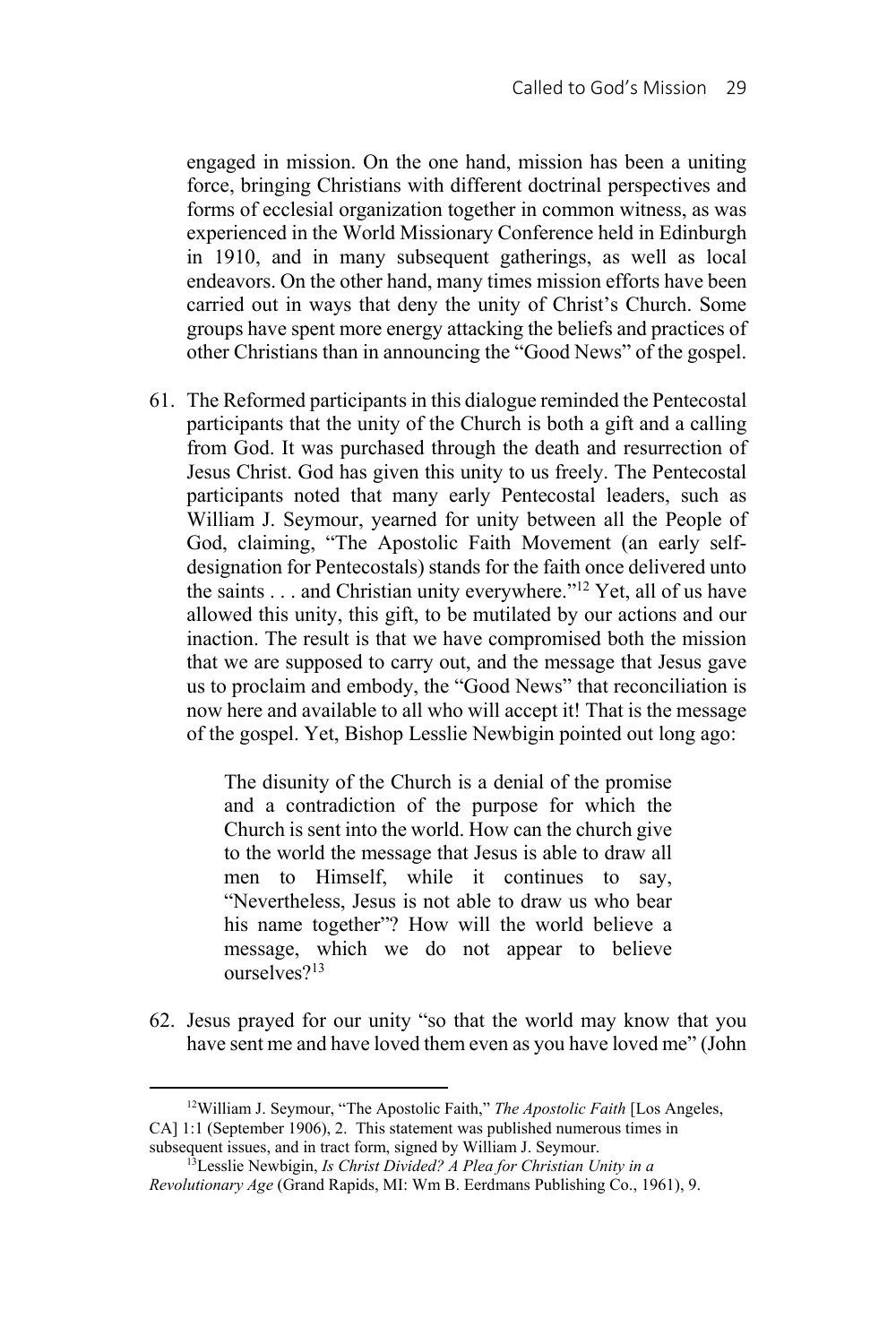17:24). We recognize that in Christ, we share a unity that many describe as spiritual. Still, we believe that while our life "in Christ" provides the *basis* for our unity, we are called to *manifest* that unity before the world. This is why we work toward a growing collaboration with one another, engage in theological dialogue, and cooperate on missional projects from, with, and between local congregations. Together, we support those groups that organize to provide aid to the needy, work to end world hunger, support the care and nurture of children, work in peace-making endeavors, provide for the care of God's creation, and many other things. We are grateful for the improving relationships that makes cooperation and partnership in such ministries possible!

- 63. Together, we realize that the Spirit of God is at work in the world, calling people to follow Jesus, gathering them, sometimes in new ways that we do not always understand or appreciate. The Bible itself is deeply contextual. It is received and applied in consistent ways and manifested through thousands of cultural expressions. The Word of God goes its own way and creates new contextual churches, and expressions of worship and spirituality. It has the power to transform lives, and it calls each of us to participate in the lives of one another, to love one another in ways that stretch us (Leviticus 19:18; Luke 10:27; 1 John 4:20-21; James 2:15-16). In so doing, it encourages us to recognize the significance of the ongoing transformative work of the Spirit that brings the gospel close to the hearts, communities, and cultures of humankind.
- 64. Today, we observe the development of Christian expressions in wide variation. There are historic churches with well-developed forms and rituals. There are churches that appear to be freewheeling, though the insider can explain the order that may look like chaos to others. There are large churches and small churches, cathedrals, and house churches, emerging and emergent churches, churches without walls, growing numbers of migrant churches, legal churches and those neither recognized, nor allowed, persecuted churches, networks of Christians concerned about the same issues, digital churches, churches focused on evangelization or healing or creation care or peace making. Different contexts demand or result in different manifestations of the one Church. In many places, especially where churches represent a minority religion, where laws exclude them, even where they are explicitly persecuted, they may organize themselves in different ways, but they still bear witness to the power of Christ in their lives, making them one people. They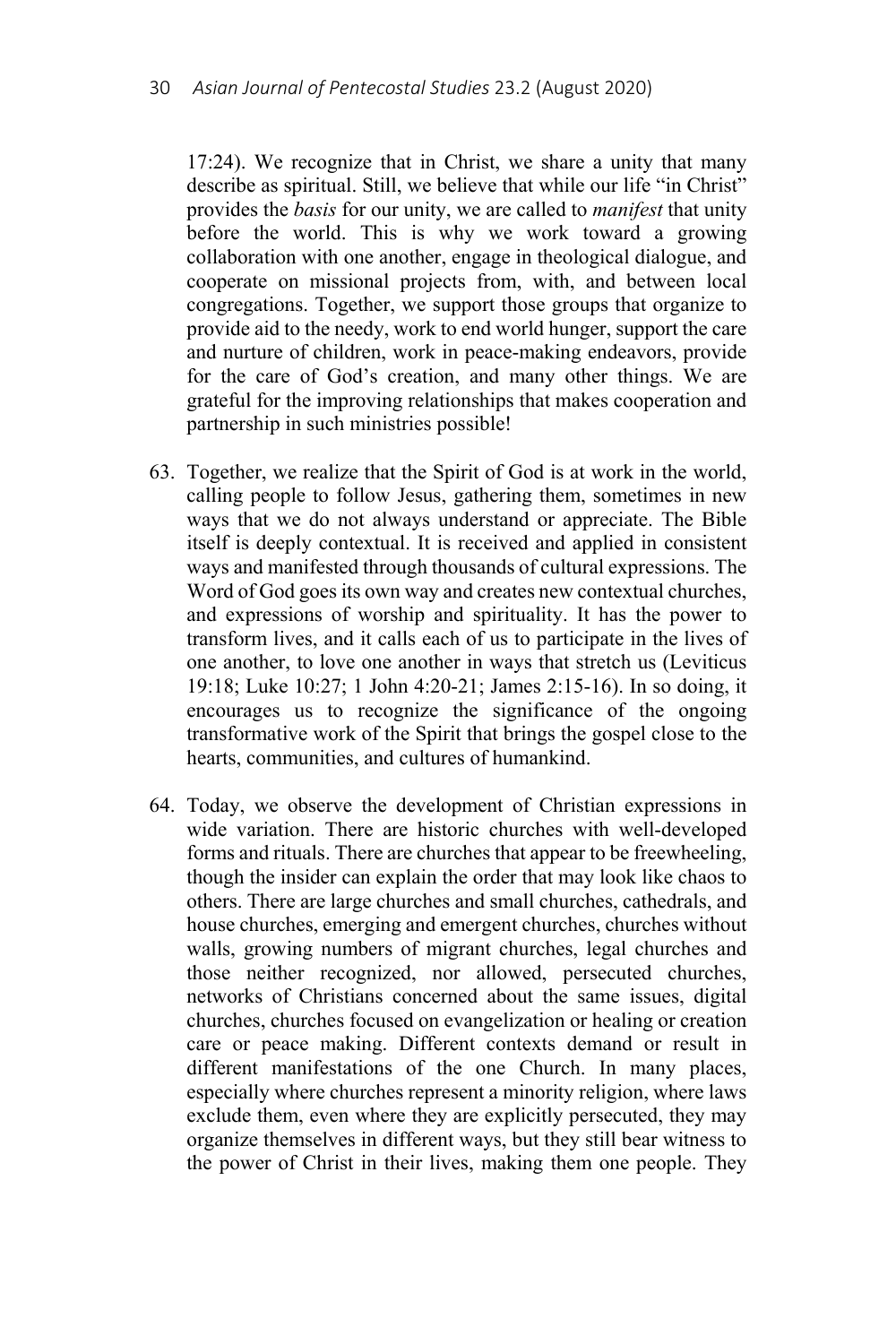often bear witness to the "Good News" in surprising and creative ways. In short, there are a multiplicity of churches, in any number of formats through which Christians desire to do the will of God.

- 65. These myriad manifestations of the gospel are contextualized and the movement of the communities of God's people may at times make it difficult for us—as a part of the variety of Christians in the world—to recognize, accept, and feel at home among all these manifestations of the Body of Christ. They challenge us to learn to be cautious in our condemnations and aversion against the broad spectrum of churches, and to discern where the Spirit of God is at work and active, empowering the people of God to declare in word and deed the "Good News" of the gospel. More than ever, we need the gift of the Spirit to recognize our sisters and brothers, to help each other in a common way of discipleship, and to be able in a pastoral attitude to build each other up in communion. Thus, we will be able "to comprehend, with all the saints, what is the breadth and length and height and depth, and to know the love of Christ that surpasses knowledge, so that [we] may be filled with all the fullness of God" (Ephesians 3:18-19).
- 66. What do we have when everything is said and done? Does the unity of the Church affect the effectiveness or the nature of mission? Absolutely! All of these expressions of the Church, working together come under the mandate, "Go and make disciples." Everyone is to proclaim the coming Kingdom of God. All of us are calling people to be reconciled with God and with one another. As Reformed and Pentecostal followers of Jesus, we are part of the "All." Our common task is to carry the "Good News" to everyone, informing them of the reconciliation that Jesus paid for, through his death and resurrection, and demonstrating the power that we have received through the Holy Spirit, to make a difference in the lives of all with whom we come into contact, and beyond. By bearing witness to our unity, we will make a difference in the world.

### **IV. Mission and Eschatology**

## **Scripture:**

*18He is the head of the body, the church; he is the beginning, the firstborn from the dead, so that he might come to have first place in everything. 19For in him all the fullness of God was pleased to dwell, 20and through him, God was pleased to*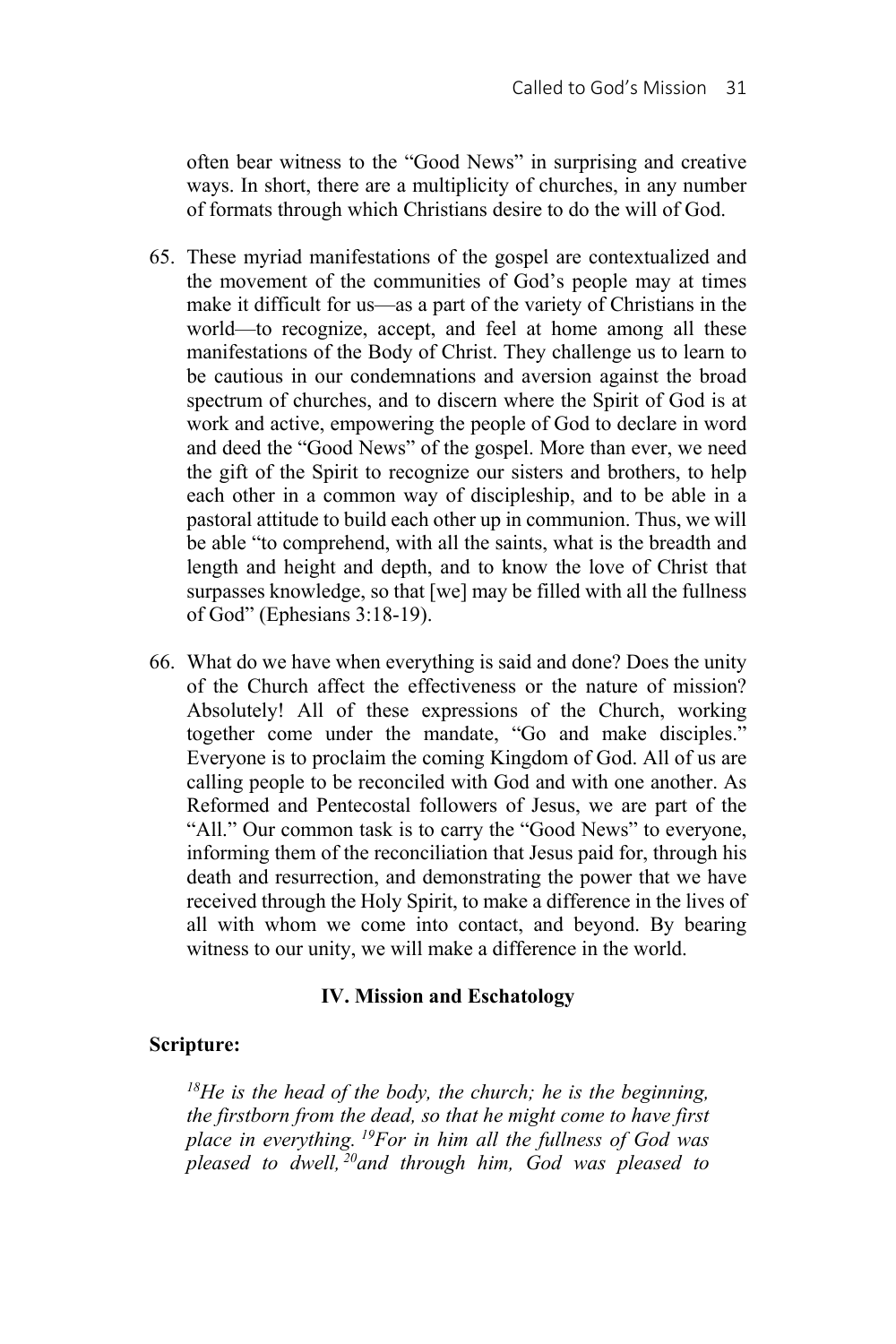*reconcile to himself all things, whether on earth or in heaven, by making peace through the blood of his cross.* (Colossians 1:18-20)

*18I consider that the sufferings of this present time are not worth comparing with the glory about to be revealed to us. 19For the creation waits with eager longing for the revealing of the children of God; 20 for the creation was subjected to futility, not of its own will but by the will of the one who subjected it, in hope 21that the creation itself will be set free from its bondage to decay and will obtain the freedom of the glory of the children of God. 22We know that the whole creation has been groaning in labor pains until now; 23and not only the creation, but we ourselves, who have the first fruits of the Spirit, groan inwardly while we wait for adoption, the redemption of our bodies. 24For in hope we were saved. Now hope that is seen is not hope. For who hopes for what is seen? 25But if we hope for what we do not see, we wait for it with patience.* (Romans 8:18-25)

*36"But about that day and hour no one knows, neither the angels of heaven, nor the Son, but only the Father. 37For as the days of Noah were, so will be the coming of the Son of Man.*  (Matthew 24:36-37)

*11Since all these things are to be dissolved in this way, what sort of persons ought you to be in leading lives of holiness and godliness, 12waiting for and hastening the coming of the day of God, because of which the heavens will be set ablaze and dissolved, and the elements will melt with fire? 13But, in accordance with his promise, we wait for new heavens and a new earth, where righteousness is at home.* (2 Peter 3:11-13)

**Question:** How do our views of eschatology affect our understanding of mission?

67. God's purpose, the *missio Dei,* is to reconcile all things on heaven and on earth (Colossians 1:20). Eschatology, the study of the last things, attempts to describe the actualization of God's intentions toward creation, the future reality of God's salvation. The vision the Church proclaims of God's future determines the way the Church understands its participation in God's mission. How the Church perceives what God has done, is doing, and will do, shapes how the Church lives out its role in God's mission today. Indeed, mission engagement needs an eschatological horizon that communicates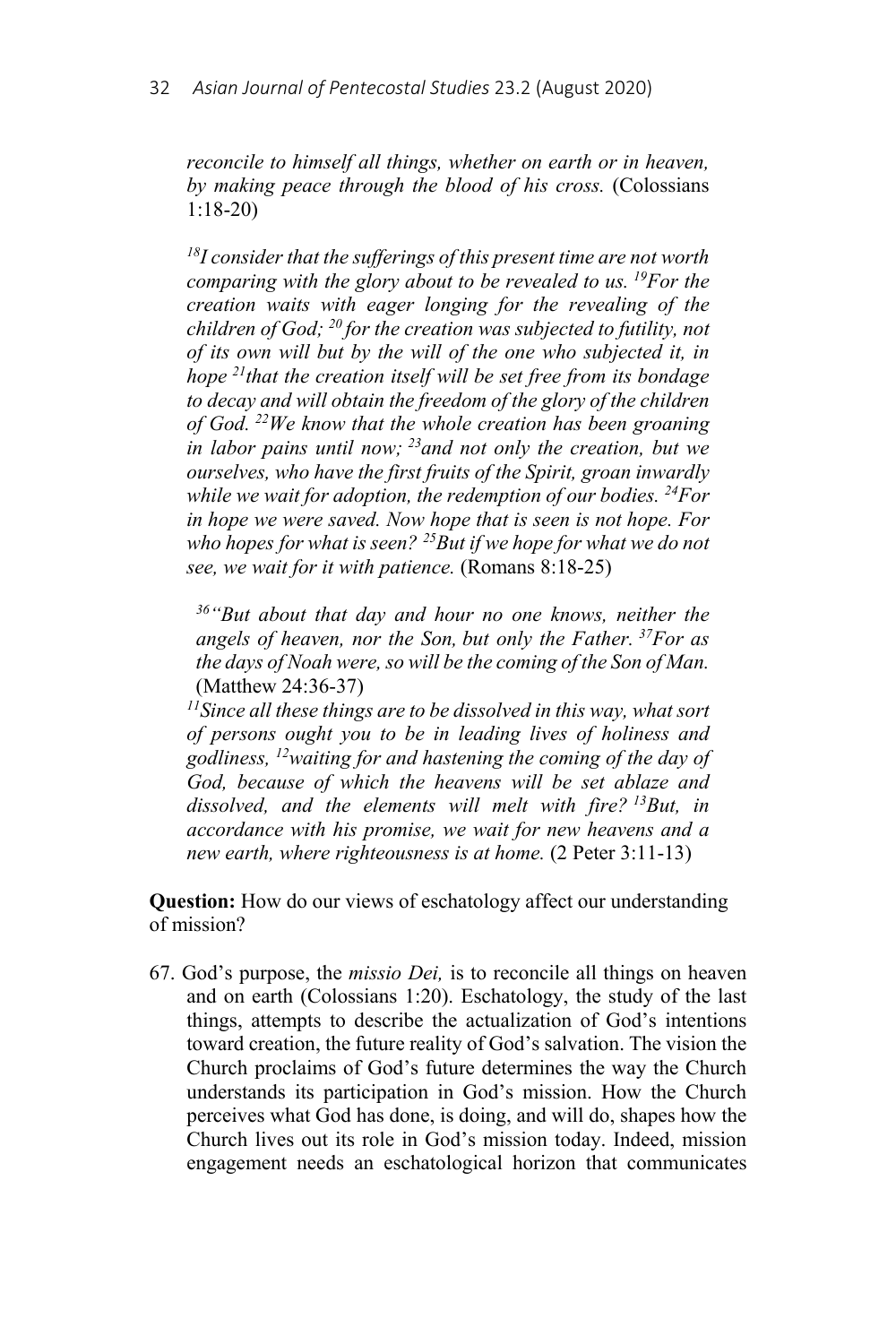hope in a world marked increasingly by fear and despair. We affirm that the future belongs to God and this affirmation allows us to engage confidently in mission.

- 68. Jesus entrusted the mission to his followers and he promised to return (Matthew 28:19-20; John 14:3; Acts 1:11). The context of mission today is marked by contrasts. More people from more cultures and in more places in the world are followers of Jesus Christ than ever before. A larger percentage of the world's population claims the name of Jesus than at any point in the past. At the same time, violence of different kinds continues to cut lives short. Millions flee their homes and their countries in search of refuge. In many parts of the world, people are suffering because of their faith. In secular societies, meaninglessness plagues young and old alike. Changes in climate are yielding devastating consequences for the earth's inhabitants. All of creation is, indeed, groaning with the sufferings of this present age. Yet we know that God's liberating work continues and we are called to be a part of it (Romans 8:18- 25).
- 69. The first Christian communities lived, expecting Christ's imminent return. The only New Testament book written in the apocalyptic genre is Revelation. It begins with the words, "The Revelation (*apocàlypsis*) of Jesus Christ" (Revelation 1:1). Yet, an apocalyptic worldview infuses the entire New Testament. In this worldview, often expressed through an array of figures, symbols, colors, and signs, hope is focused upon a transcendent reality beyond time and space, from which God will ultimately act in a dramatic way to set all things right. Believers looked through and beyond calamities and current sufferings to God's promised future. Within the New Testament, it is possible to trace theological shifts as communities wrestled with the delay of the expected *Parousia* and learned to live their faith in the resurrected Christ into the future. Those who were watching for the return of the Son of Man in the clouds were admonished also to see the Son of Man in the hungry, the thirsty, the stranger, and the prisoner (Matthew 24:30, 25:31-46). Communities suffering persecution were admonished to hold fast and await God's coming by leading lives of holiness (2 Peter 3: 11- 12). Followers of Jesus carried the "Good News" of the gospel to other peoples and places, making disciples and forming communities (Matthew 28:19-20).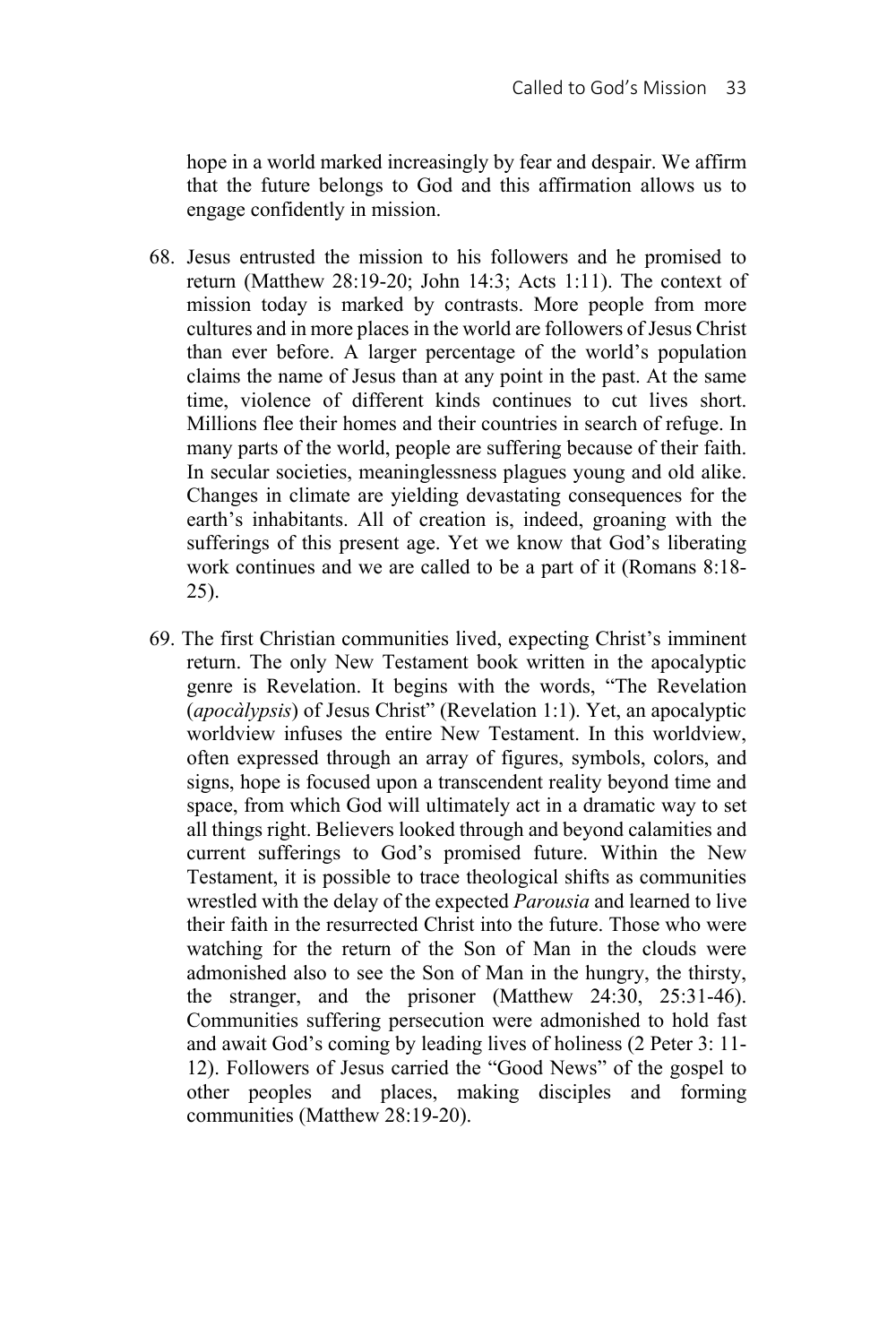- 70. The social upheavals in Europe at the time of the Protestant Reformation raised fear and anxiety about the coming end of history as well as expectations of dramatic interventions by God. Calvin, himself a refugee, preached in the context of this apocalyptic fervor to a congregation in Geneva composed of many refugees and the Christians who had welcomed them. Calvin assured those fleeing persecution that their eternal destiny was in God's hands, not under the control of any political or ecclesiastical authority. Trusting in Christ's return to bring the fullness of God's Kingdom, Christians would be able to persevere through any hardship. In the meantime, the Church was to focus on the preaching of God's Word and caring for people's well-being, offering hospitality, and organizing the community to protect and promote the common good. In subsequent centuries, among members of Reformed churches in many places who gained positions of political and economic power, the focus on transforming culture remained, while the longing for Christ's return faded. Other Reformed Christians, especially those who lived in marginalized communities, continued to look for Christ's second coming.
- 71. Pentecostalism was born at the beginning of the twentieth century with a heightened expectation of the Lord's imminent return. They viewed the outpouring of the Spirit, evidenced by gifts such as speaking in tongues, as one of many signs of the latter days. Early Pentecostals understood themselves as a Restorationist movement living as the earliest followers of Jesus did in New Testament times. The brevity of time remaining before the end of history made the work of mission an urgent necessity to reach as many as possible with the word of God's salvation, following the risen Christ's command to preach the gospel to all creation (Mark 16:15). Indeed, Pentecostals soon organized beyond the level of the local congregation to engage in global mission efforts. Many early Pentecostal congregations were multi-ethnic and multiracial communities that included immigrants who were often instrumental in spreading the Pentecostal messages to their home countries and beyond.
- 72. Today, both church families find their concepts of God's time being challenged. After the first generation, Pentecostals began to navigate the tension between their belief in the imminent second coming, the biblical command to evangelize the world, and their willingness to join society with biblical convictions. With a firm belief in the "Blessed Hope," Pentecostals engage increasingly in holistic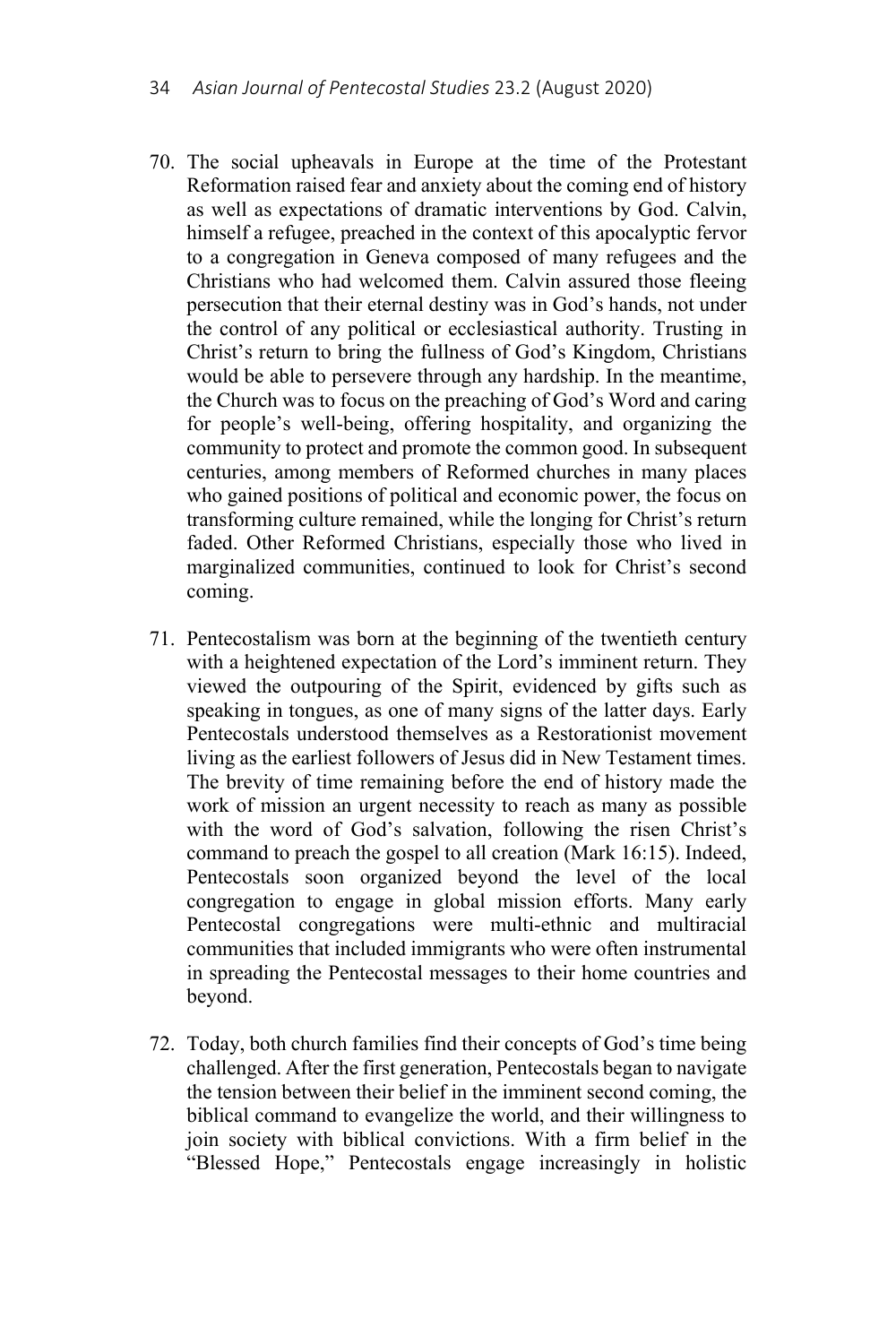missions, from building schools, colleges, rescue shelters, and hospitals, to establishing ministries that serve and empower people on the margins of society as Christ rebuilds new lives. The notion of intensifying crises throughout the world have led the Reformed to a rediscovery of the apocalyptic worldview of the New Testament. The Accra Confession states that we "live in a scandalous world that denies God's call to life for all" (§7). As increasing economic inequality demonstrates, economic systems defended and protected by political and military might, are matters of life or death. The confession therefore responds with a sense of eschatological urgency and rejects any claim of economic, political, and military power which subverts God's sovereignty over life and acts contrary to God's just rule  $(\S19)^{14}$ 

- 73. Eschatology attempts to describe the points of continuity and discontinuity between the present and the future. Jürgen Moltmann has used the Latin term *futurum* to describe the future that develops out of the dynamics of the present, whereas *adventum* refers to that which is completely new and breaks into the present from the future.15 For Christians, the completely new thing that God has done is to raise Jesus from the dead. The surprise of Easter is that God raised not just any man, but this Jesus, condemned and crucified by the imperial power of Rome. The risen Christ, as the first fruit of the new creation, comes to us from the future that God has for all of creation (I Corinthians 15:20).
- 74. The surprise of Easter is followed by the surprise of Pentecost, when the disciples spoke in tongues as the Spirit enabled them (Acts 2:4), and people from many places and cultures heard the manifold deeds of God preached in their own languages (Acts 2:11). This inbreaking of God's Spirit created a new community that broke bread together and shared all things in common (Acts 2:42-45). All participants in the dialogue agree that the Holy Spirit was sent to empower the Church to witness to Christ as they go to the ends of the earth (Acts 1:8). We are called into mission by God, and commissioned by the risen Christ, to preach the "Good News" of God's salvation to all nations by the power of the Spirit.

<sup>&</sup>lt;sup>14</sup>The Accra Confession (Covenanting for Justice in the Economy and the Earth): http://wcrc.eu/accra (accessed March 7, 2020). 15Jürgen Moltmann, *The Coming of God: Christian Eschatology.* Translated by

Margaret Kohl (Minneapolis: Fortress Press, 1996), Kindle location 496.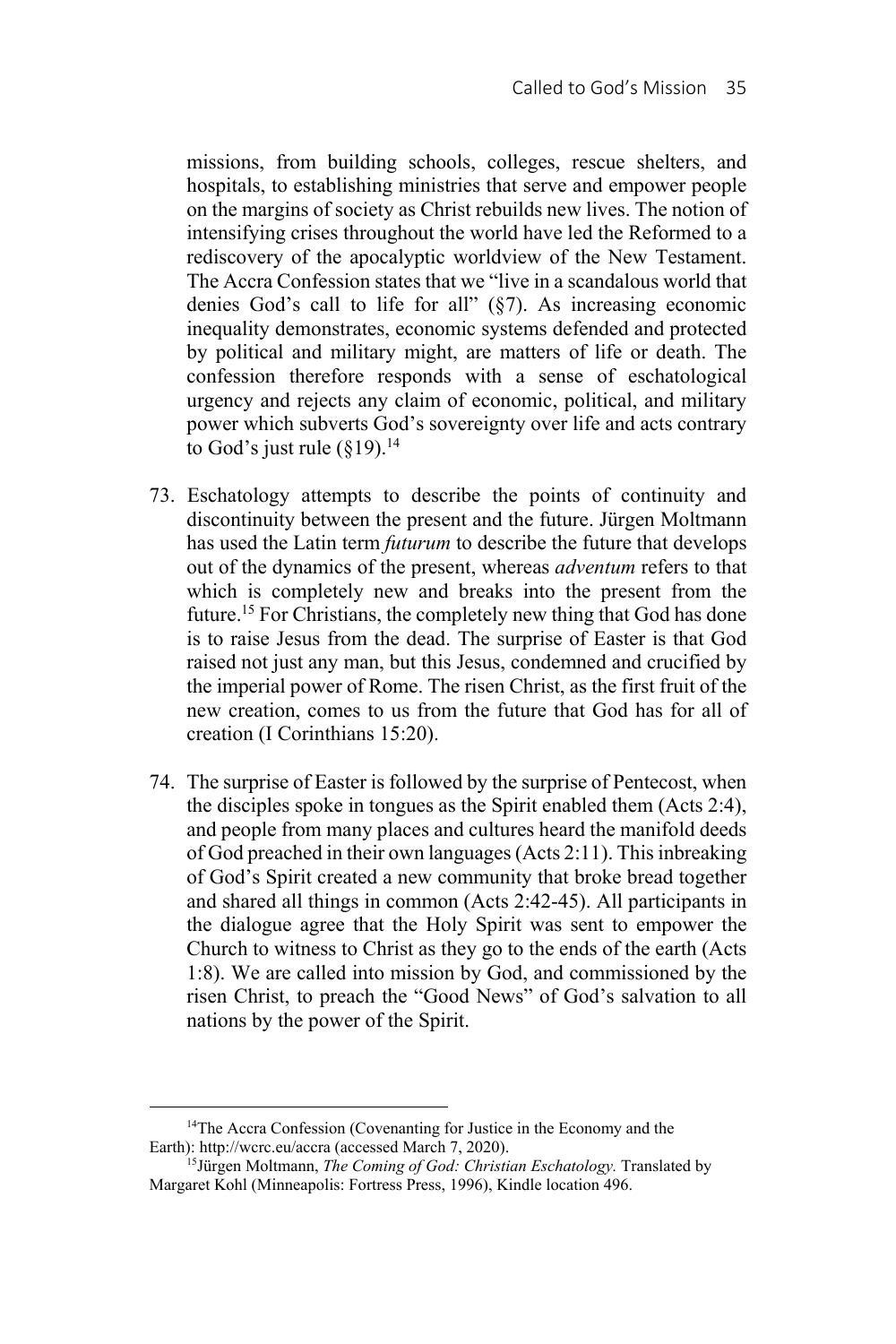- 75. We recognize that, at times, eschatological theories have played an important role in our respective traditions. However, Jesus reminded his followers that only the Father knows the day and hour of his return (Matthew 24:36). Our dialogue stressed our need for an eschatological vision that shapes how we are to live out God's mission in the world today as we await Christ's coming. Like the first Christians, we are asking how we should live in a world filled with uncertainty and missed expectations. We are called both to lead lives of personal holiness and to challenge both personal and corporate sin as we wait for the new heavens and the new earth (2 Peter 3:8-13), striving to be light and salt in the world (Matthew 5:13-14). In Christ, we are already part of the new creation that God is bringing about (2 Corinthians 5:17).
- 76. Our traditions have understood the relationship between eschatology, God's judgment and mission in different ways. The Church is called to remain faithful to the end and to share the "Good News" of God's salvation through Christ with all who will hear. Thus, Pentecostal mission efforts have focused mainly on evangelism even as they have pointed to the return of Christ. Pentecostals understand that as they follow Christ, they are to take note of their lives, measuring them by the expectations that God has revealed in Scripture. In this way, they walk daily along a path of self-discernment and judgment, so as not to live and act in a manner unworthy of their calling (Ephesians 4:1; Philippians 1:27; 1 Corinthians 11:27). At altar calls and during times of selfexamination before communion, Pentecostals repent, knowing that Christ "who is faithful and just will forgive us our sins and cleanse us from all unrighteousness" (1 John 1:9). Furthermore, they understand that Christ condemns all corporate sins and systemic evil (Colossians 2:8-15). As a result, they also remind us of the final judgment and the separation that will occur when Christ returns (Matthew7:21-23, 25:31-46; Luke 13:22-30).
- 77. Reformed churches have emphasized that "all have sinned and fall short of the glory of God" (Romans 3:23). The focus for Reformed Christians is on the judgment that has already taken place on the cross of Jesus, God's "no" to human endeavors. In the resurrection of Jesus, God's new life breaks into the world. In the expectation of the second coming, we anticipate the triumph of God's justice as we engage in mission. Every move toward justice is an inbreaking of God's life, a foretaste of God's just Kingdom that will come in fullness when Christ returns. Thus, a commitment to justice is at the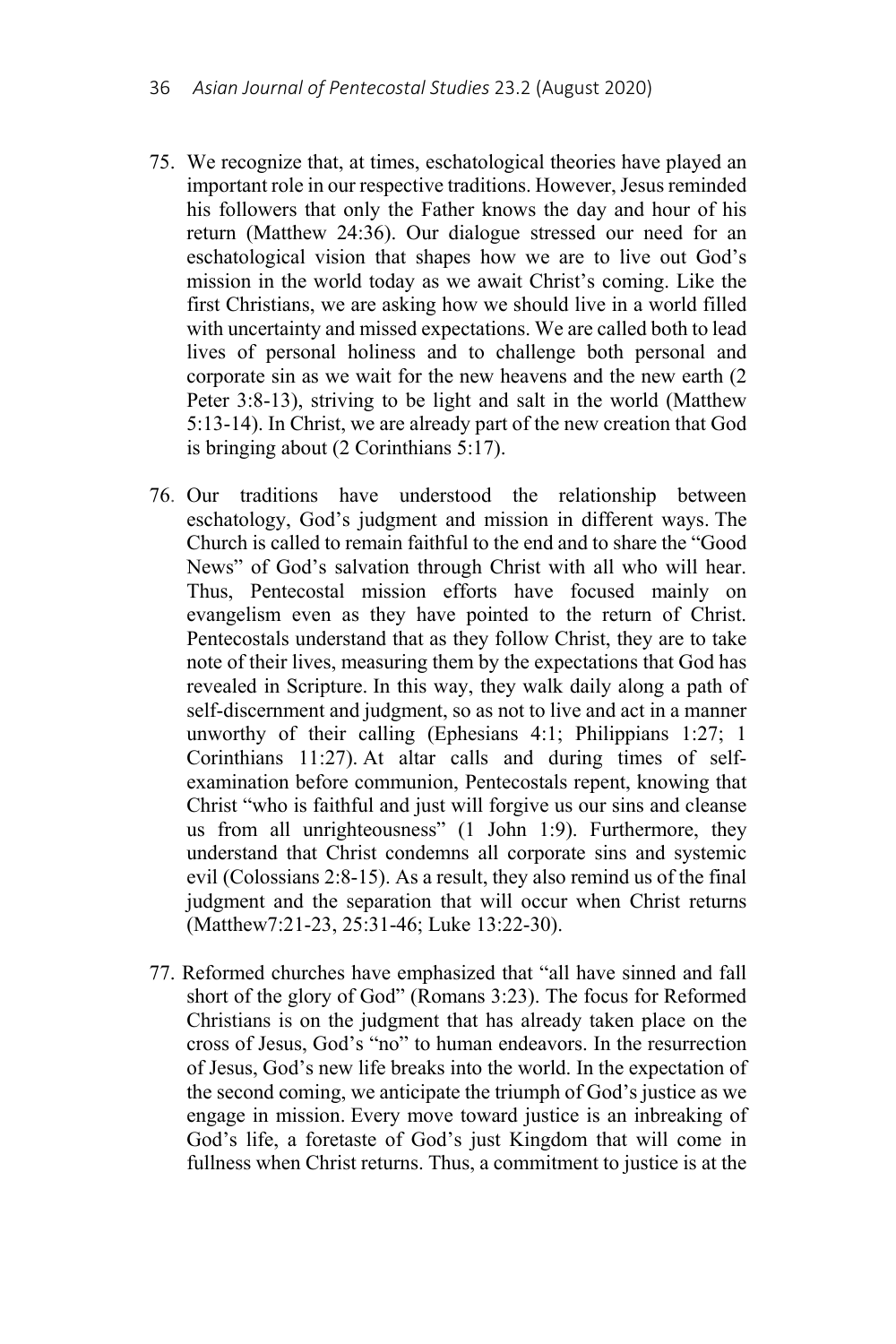heart of a Reformed understanding of mission. In spite of our differences in emphasis, together we look for the triumph of God's justice.

- 78. As followers of Christ, we share one hope. We pray together to God, "Thy Kingdom come, thy will be done on earth as it is in heaven." The Kingdom of God has come near in the life, death, and resurrection of Jesus Christ. Through Christ, we have been reconciled to God and are now ambassadors of reconciliation and agents of healing, inviting others to share our hope in Christ as we work for justice. As in Jesus's ministry, we look for signs of God's Kingdom wherever the sick are healed, captives are freed (Luke 11:12), and the "Good News" is preached to the poor (Luke 4:18- 19). With joy and thanksgiving, we participate in God's mission*,*  knowing that our efforts alone will not bring the Kingdom of God to fruition. We trust in God's promises and his trust opens us up to be surprised by God as we wait with patience for that which we cannot yet see (Romans 8:25; 1 Corinthians 13:12-13).
- 79. God is faithful! Christ is coming! To live eschatologically is to celebrate God's new creation of which we are a part. As ambassadors of God's future, we work ceaselessly for transformation in our confidence that God's justice will triumph. We invite others to place their trust in Jesus and to live their lives in service to God's coming Kingdom to participate with us in fulfilling our call to the *missio Dei.*

## **V. Where Do We Go from Here?**

## **Commitments on the Way Ahead**

80. The Edinburgh Missionary Conference of 1910 brought together Protestant and Anglican ecumenists, theologians, and missionaries from much of the world to review the current state of mission and the Church and to plan for the twentieth century. One of their significant emphases was their call for unity in mission. While Pentecostals were not present in that conference, we who participated in this round of dialogue believe that our respective Church families would do well to follow the hope of those conference participants, and work together as mission-oriented churches, wherever possible. All Christian ecclesial families have learned much from this important missionary conference, lessons that may be used as we work together to spread the "Good News."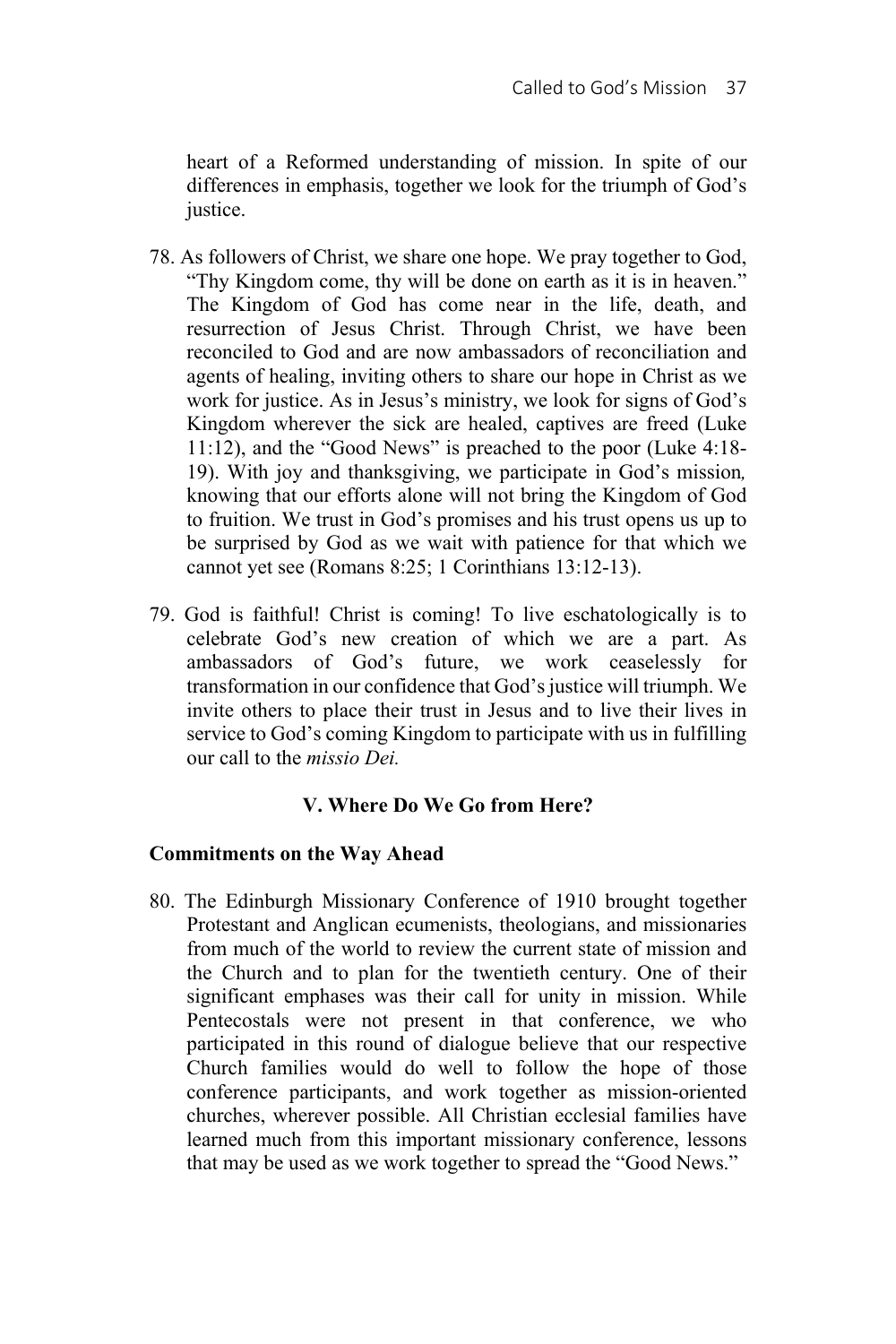- 81. As Pentecostal and Reformed brothers and sisters, who have come to know and respect one another, together, we commit ourselves:
	- To encourage and promote dialogue among Reformed and Pentecostal Christians in different contexts.
	- To follow the Holy Spirit in embracing God's mission as God gives it to us, and not expect the Spirit to follow us, or our ideas.
	- To learn from others regarding what the Holy Spirit is doing among them, in order to obtain a more holistic understanding of mission.
	- To discern the work of the Holy Spirit together, within the context of the broader Church (1 Corinthians 12:10; 1 John 4:1- 6) in order to discover where God is leading us in accord with the Divine mission.
	- To discern and study issues surrounding injustice and the exercise of power, in order to distinguish more clearly between the authority or power that originates with God, and the claims to power that human beings sometimes make, especially when they abuse power in the name of God.
	- To be more faithful to God in our engagement in mission for transformation as both Church families agree that the way we understand justification and justice, and holistic salvation point in the same direction.
	- To participate together in a Holy Spirit related mission that relies upon:
		- 1) Relationship building. We are only one Church if we are consciously in relationship with each other;
		- 2) Integrity in discipleship (being one in Christ; as a spiritual practice as well as in submitting to the teachings of Christ);
		- 3) Serving one another and others through God-given gifting, our histories (experiences) and common witness/action.

# **Opportunities for Further Agreement**

82. While the time that the dialogue teams spent together in this round of discussions allowed them to address a number of important issues related to the subject of mission, we are well aware that we have only scratched the surface. There are many issues which we believe would offer rich and worthy opportunities for further agreement. We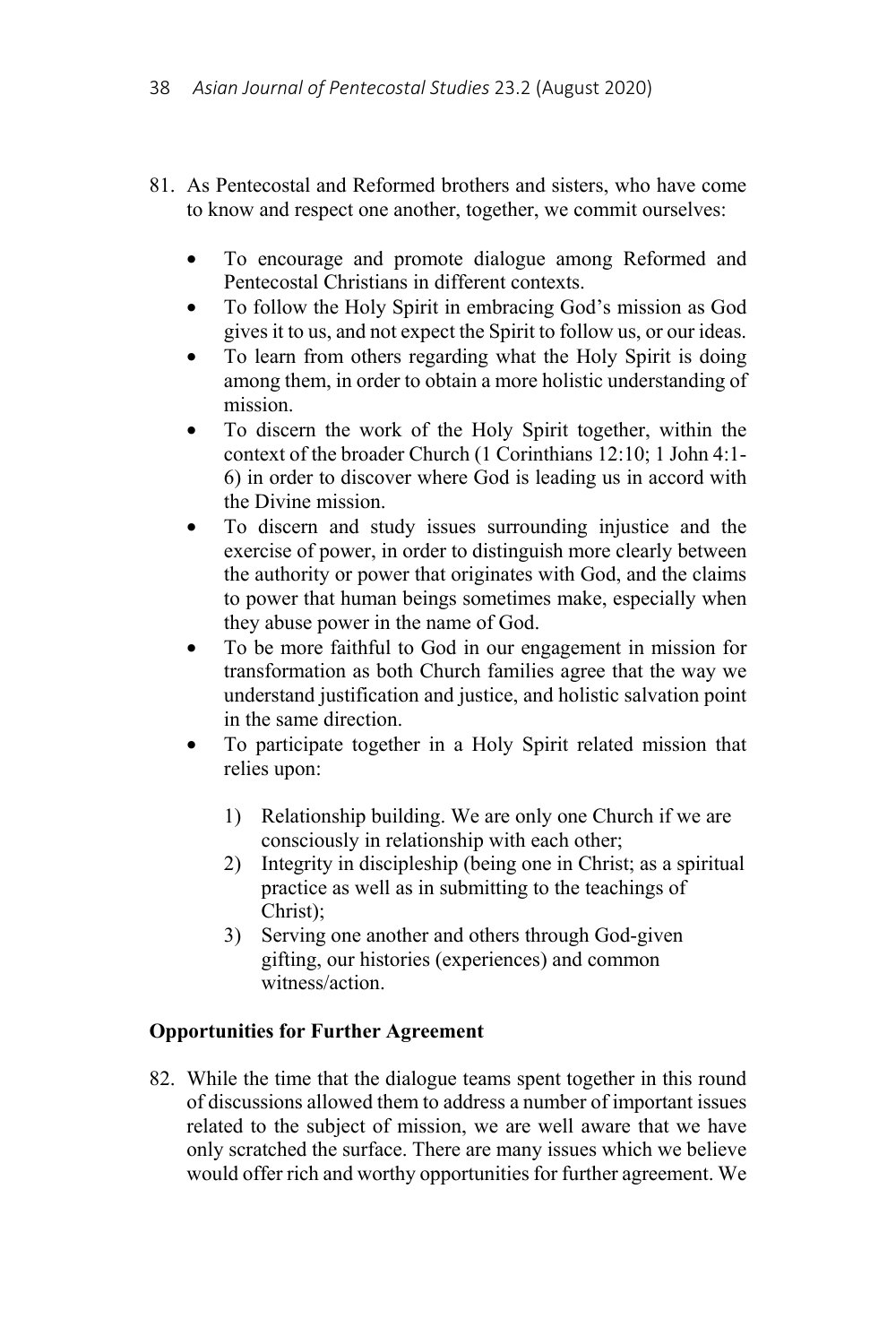note, for example, the following four items that emerged from our discussions, but which were beyond the present scope of our dialogue.

- God's sovereign rule over history.
- The discernment of manifestations of the Holy Spirit in the public square.
- Issues of justice, especially the points where it is more important to obey God rather than any human authority.
- The vision of society, religious freedom, and fundamental values.
- 83. We agree that while we did not address these issues substantially in this document, at times only mentioning them, we believe that had these issues been discussed, they could make a substantial contribution to our understanding in future conversations between our Church families or in discussions that might take place at local, regional, national, or global levels.

## **Thanksgiving**

- 84. During our final year together, Professor Teresa "Tess" Chai—who contributed substantially throughout these years, presenting a paper that helped to set the stage for our initial discussions, and offering occasional devotionals, wisdom, and humour—passed away. We wish to thank God for Tess' faithfulness among us and commend her to God's care.
- 85. We also wish to glorify and to proclaim our praise to Christ Jesus, who has called us together to work on this project. As we spent time together in prayer, Bible study, and discussion, we enjoyed a level of fellowship that we had not anticipated. As we reflected theologically on our subject, we found much more in common than we had expected. Even where we disagreed with how the other understood things, we enjoyed a level of respect that we did not foresee. We believe that these experiences were gifts that God gave to us as we worked to follow his leading. Our prayer is that the Lord will now quicken the hearts of our readers, as they join us in following the mission to which he has called all of us.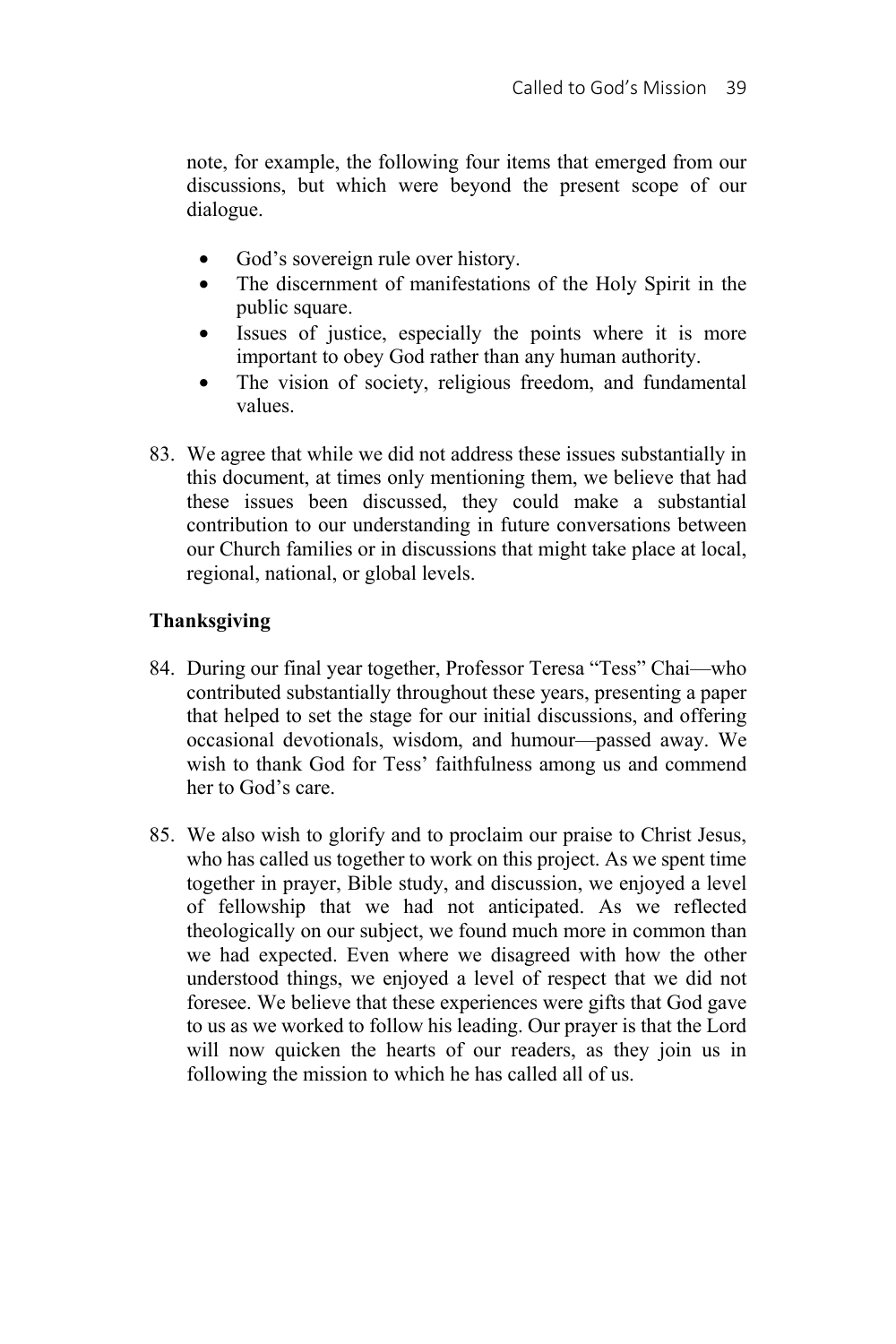#### **APPENDIX**

#### **Pentecostal Participants**

Rev. Dr. Teresa Chai, 2014P-2015, 2017-2018 (Malaysia/Philippines)

Rev. Dr. Shane Clifton,  $2017<sup>P</sup>$  (Australia)

Bishop Dr. David Daniels, 2016-2020 (USA)

Rev. Dr. Jacqueline Grey, 2014-2018, 2020 (Australia)

Rev. Dr. Harold D. Hunter, 2014-2017 (USA)

Rev. Dr. Van Johnson, 2018<sup>P</sup> (Canada)

Rev. Dr. Veli-Matti Kärkkäinen, 2015<sup>P</sup> (Finland/USA)

Rev. Dr. Wonsuk Ma, 2016<sup>P</sup> (South Korea/USA)

Dr. Jean-Daniel Plüss, 2014<sup>P</sup>-2020 (Switzerland)

Rev. Dr. Cecil M. Robeck, Jr., (Co-chair) 2014-2020 (USA)

Dr. Olga Zaprometova, 2014, 2016-2017, 2019 (Russia)

### **Reformed Participants**

Rev. Dr. Carmelo Alvarez, 2014, 2016 (Puerto Rico)

Rev. Dr. Dario Barolin, 2016 (Argentina)

Rev. Fundiswa Kobo (WCRC Intern), 2014<sup>P</sup> (South Africa)

Rev. Viktória Kóczián, 2014 (Hungary)

Rev. Dr. Karla Ann Koll, (Co-chair), 2014-2020<sup>P(20218)</sup> (USA/Costa Rica)

Rev. Dr. Hanns Lessing, (WCRC Staff) 2017-2020

Rev. Dr. Nadia Marais, 2014-2017<sup>P(2016)</sup>, 2019 (South Africa)

Rev. Dr. Setri Nyomi, 2015P-2020 (Ghana)

Rev. Dr. Bas Plaisier, 2014-2019 (Netherlands)

Rev. Dr. Anna Quaas, 2014 (Germany)

Rev. Dr. Gabriella Rácsok, 2014-2019<sup>P(2017)</sup> (Hungary)

Rev. Dr. Douwe Visser (WCRC Staff),  $2014^P-2015$  (Netherlands) P Presented the position paper on behalf of their team in that year.

The process for this round of dialogue began with papers that were presented and discussed each year from 2014-2018. In August 2019, Karla Koll and Gabriella Rácsok, representing the Reformed team, and Cecil M. Robeck, Jr. and Jean-Daniel Plüss, representing the Pentecostals, met to develop a preliminary draft for the third round of the dialogue. In October 2019, all participants met to discuss the draft, make amendments, and determine that another drafting session was necessary. To that end, Cecil M. Robeck, Jr., Jean-Daniel Plüss, and David D. Daniels met in Hannover, Germany, for the Pentecostals with Karla Koll, Setri Nyomi, and Hanns Lessing. They revised the draft, and in March